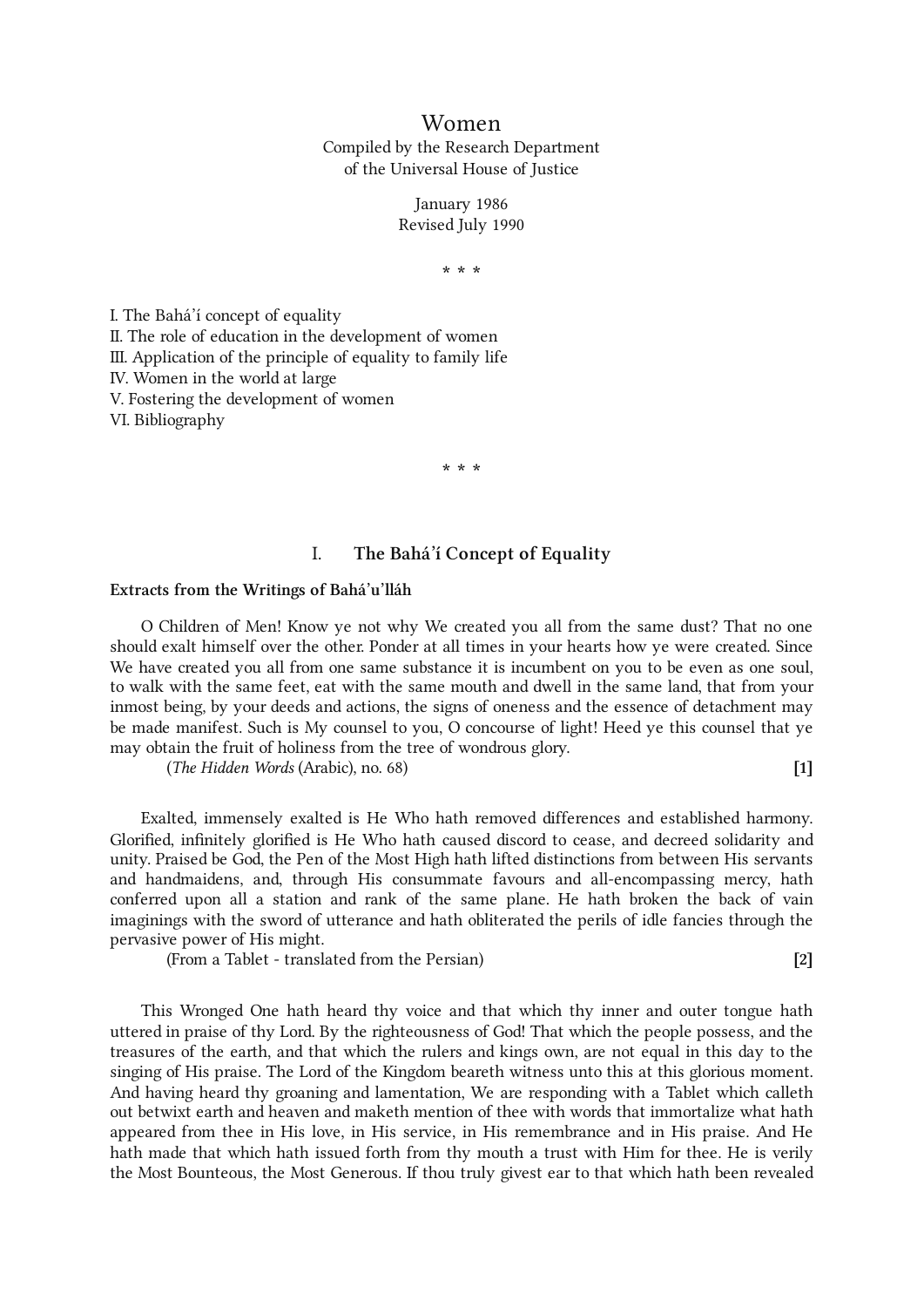for thee from My Supreme Pen at this moment, thou shalt soar with the wings of eagerness in the heaven of love for the Lord of the Day of the Covenant, and wilt say during all the days of thy life: Thanks be unto Thee, O Thou the Desire of the world, and praise be unto Thee, O Thou the Beloved of the people of understanding. May all existence be a sacrifice for Thy favour, and all that hath been and will ever be, a ransom for Thy Word, O Thou the Wronged One amongst the people of enmity, O Thou in Whose grasp are the reins of all who are in heaven and on earth....

In this Day the Hand of divine grace hath removed all distinctions. The servants of God and His handmaidens are regarded on the same plane. Blessed is the servant who hath attained unto that which God hath decreed, and likewise the leaf moving in accordance with the breezes of His will. This favour is great and this station lofty. His bounties and bestowals are ever present and manifest. Who is able to offer befitting gratitude for His successive bestowals and continuous favours?

(From a Tablet - translated from the Persian and Arabic) [3]

By My Life! The names of handmaidens who are devoted to God are written and set down by the Pen of the Most High in the Crimson Book. They excel over men in the sight of God. How numerous are the heroes and knights in the field who are bereft of the True One and have no share in His recognition, but thou hast attained and received thy fill.

(From a Tablet - translated from the Persian) [4]

Verily the Pen of the Most High hath borne witness unto thy recognition of Him, thy love for Him and thy turning towards the Ancient Countenance at a time when the world hath rejected Him, save those whom God, the Most High, hath willed....

Well is it with thee for having adorned thyself with the ornament of the love of God and for having been enabled to make mention of Him and utter His praise. Divine grace, in its entirety, is in the mighty grasp of God, exalted be He. He conferreth it upon whomsoever He willeth. How many a man considered himself a celebrated divine and a repository of heavenly mysteries, and yet when the slightest test visited him, he arose with such opposition and denial as to cause the Concourse on high to moan and lament. Through the bestowals of the Lord, however, and His infinite favour, thou hast attained unto the hidden secret and the well-guarded treasure. Preserve then, in the name of God, this lofty station and conceal it from the eyes of betrayers. The glory shining from the horizon of My Kingdom be upon thee and upon every handmaiden who hath attained the splendours of My sublime Throne.

(From a Tablet - translated from the Persian and Arabic) [5]

We beseech God to aid all the leaves to attain the knowledge of the Tree and deprive them not of the ocean of His generosity. In this day no regard is paid to loftiness or lowliness, to poverty or wealth, to nobility and lineage, to weakness or might. Whosoever recognizeth the incomparable Beloved is the possessor of true wealth and occupieth a divine station. Today, in the court of the True One, the queen of the world and her like are not worth a mustard seed, because although she may speak in the name of God, invoke the Lord of creation every day in the temple of her body, and spend large sums of earthly wealth for the development of her nation, she is deprived of recognition of the Sun of His Manifestation and is barred from the True One in Whose remembrance she is engaged.

(From a Tablet - translated from the Persian and Arabic) [6]

Throughout the centuries and ages many a man hath waited expectant for God's Revelation, and yet when the Light shone forth from the horizon of the world, all but a few turned their faces away from it. Whosoever from amongst the handmaidens hath recognized the Lord of all Names is recorded in the Book as one of those men by the Pen of the Most High. Offer thou praise to the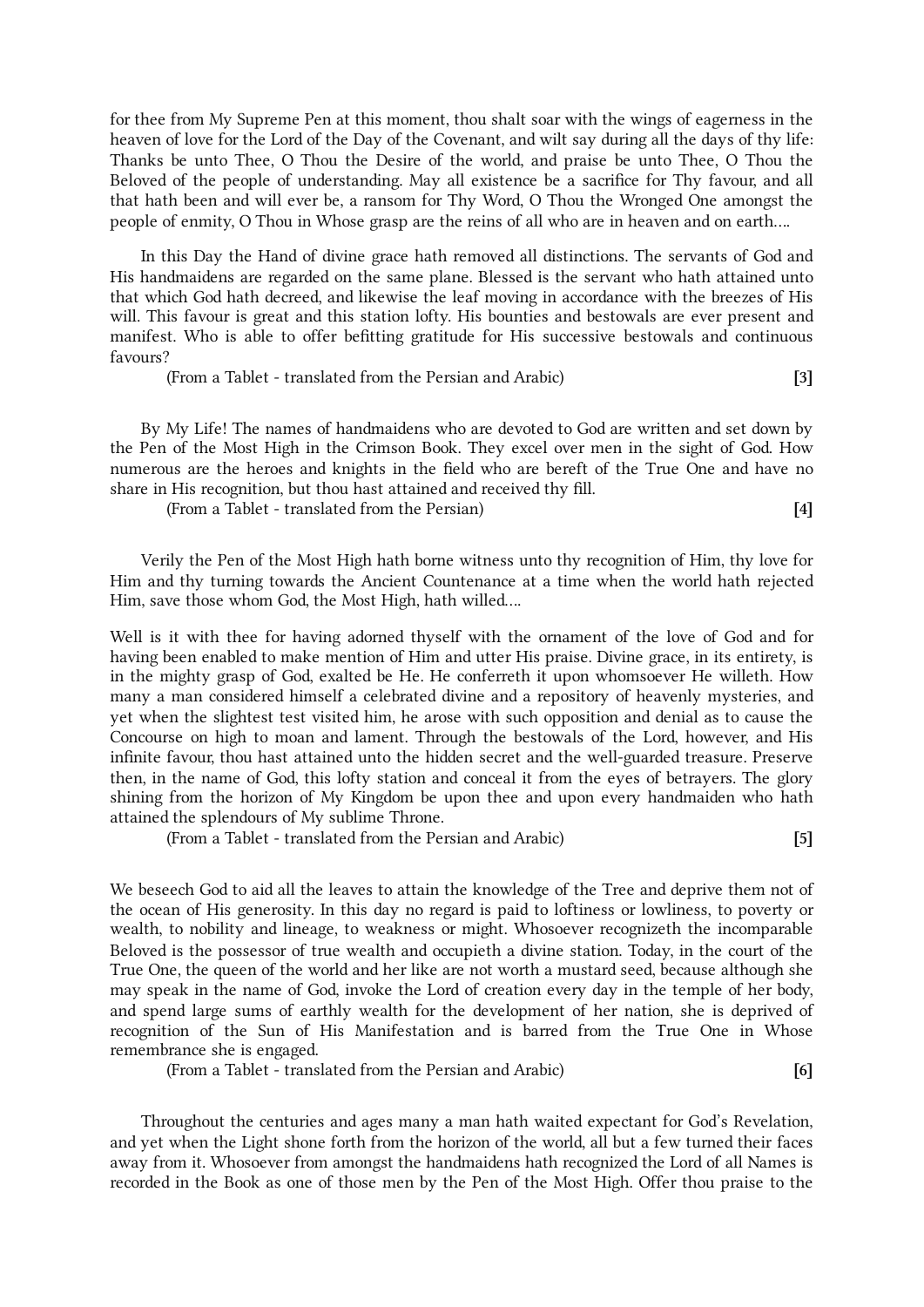Beloved of the world for having aided thee to recognize the Dayspring of His Signs and the Revealer of the evidences of His Glory. This is a great bounty, a bounteous favour. Preserve it in the name of the True One....

(From a Tablet - translated from the Persian and Arabic) [7]

# Extracts from the Writings and Utterances of 'Abdu'l-Bahá

From the beginning of existence until the Promised Day men retained superiority over women in every respect. It is revealed in the Qur'án: "Men have superiority over women." But in this wondrous Dispensation, the supreme outpouring of the Glorious Lord became the cause of manifest achievements by women. Some handmaidens arose who excelled men in the arena of knowledge. They arose with such love and spirituality that they became the cause of the outpouring of the bounty of the Sovereign Lord upon mankind, and with their sanctity, purity and attributes of the spirit led a great many to the shore of unity. They became a guiding torch to the wanderers in the wastes of bewilderment, and enkindled the despondent in the nether world with the flame of the love of the Lord. This is a bounteous characteristic of this wondrous Age which hath granted strength to the weaker sex and hath bestowed masculine might upon womanhood....

(From a Tablet - translated from the Persian) [8]

O handmaid of God! In this wondrous dispensation in which the Ancient Beauty and the Manifest Light—may my spirit be sacrificed for His loved ones—hath risen from the horizon of age-old hopes, women have assumed the attributes of men in showing forth steadfastness in the Cause of God, and revealing the heroism and might of fearless men. They invaded the arena of mystic knowledge and hoisted aloft the banner on the heights of certitude. Thou, too, must make a mighty effort and show forth supreme courage. Exert thyself and taste of the sweetness of a heavenly draught, for the sweet taste of the love of God will linger on to the end that hath no end. (From a Tablet - translated from the Persian) [9]

<span id="page-2-0"></span>Render thanks to the Lord that among that race thou art the first believer,<sup>[1](#page-30-0)</sup> that thou hast engaged in spreading sweet-scented breezes, and hast arisen to guide others. It is my hope that through the bounties and favours of the Abhá Beauty thy countenance may be illumined, thy disposition pleasing, and thy fragrance diffused, that thine eyes may be seeing, thine ears attentive, thy tongue eloquent, thy heart filled with supreme glad-tidings, and thy soul refreshed by divine fragrances, so that thou mayest arise among that race and occupy thyself with the edification of the people, and become filled with light. Although the pupil of the eye is black, it is the source of light. Thou shalt likewise be. The disposition should be bright, not the appearance. Therefore, with supreme confidence and certitude, say: "O God! Make me a radiant light, a shining lamp, and a brilliant star, so that I may illumine the hearts with an effulgent ray from Thy Kingdom of Abhá...."

(From a Tablet - translated from the Persian) [10]

The establishment of a women's assemblage for the promotion of knowledge is entirely acceptable, but discussions must be confined to educational matters. It should be done in such a way that differences will, day by day, be entirely wiped out, not that, God forbid, it will end in argumentation between men and women. As in the question of the veil, nothing should be done contrary to wisdom. The individual women should, today, follow a course of action which will be the cause of eternal glory to all womankind, so that all women will be illumined. And that lieth in gathering to learn how to teach, in holding meetings to recite the verses, to offer supplications to the kingdom of the Lord of evident signs, and to institute education for the girls. Ponder the manner in which Jináb-i-Ṭáhirih used to teach. She was free from every concern, and for this reason she was resplendent.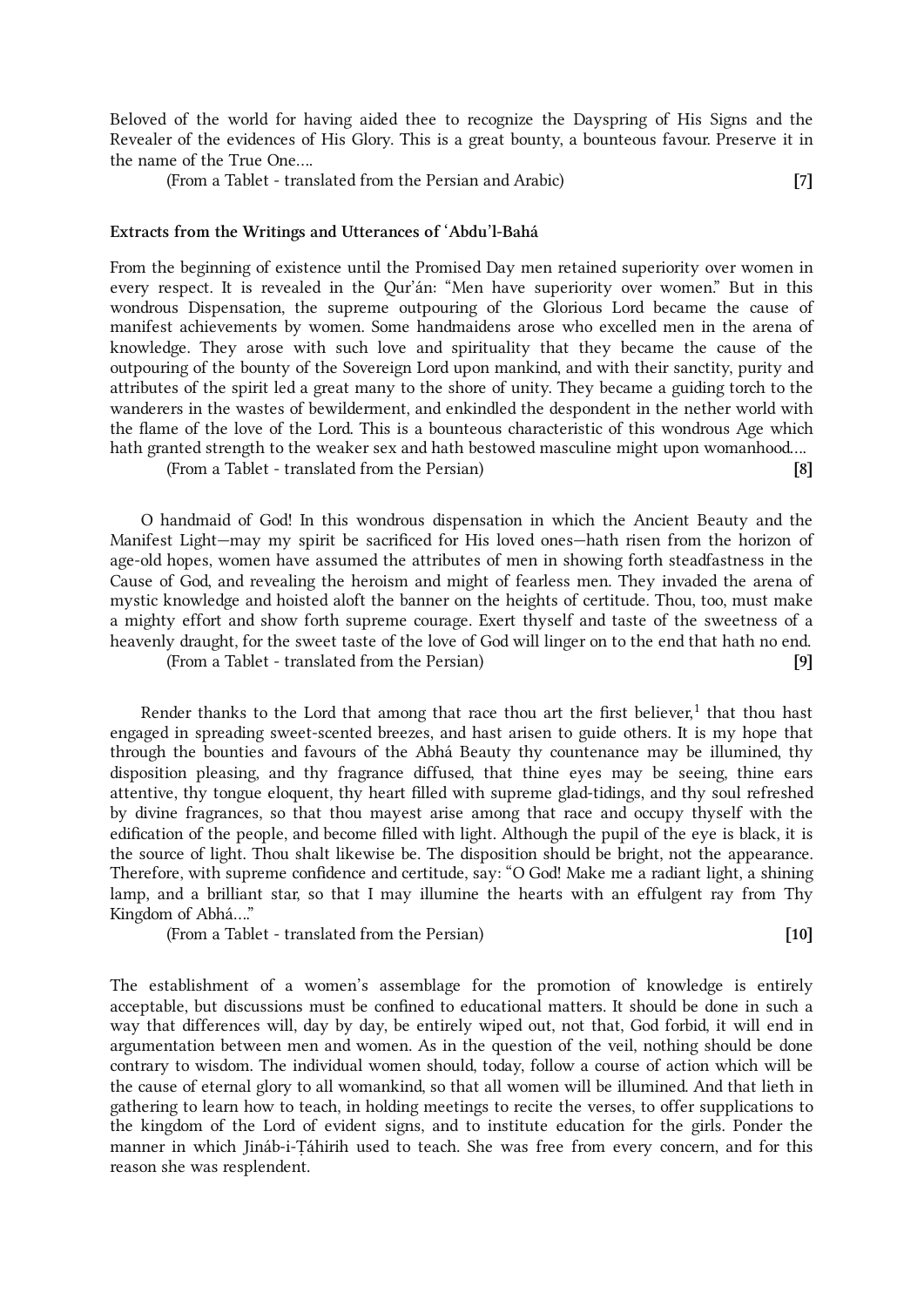Now the world of women should be a spiritual world, not a political one, so that it will be radiant. The women of other nations are all immersed in political matters. Of what benefit is this, and what fruit doth it yield? To the extent that ye can, ye should busy yourselves with spiritual matters which will be conducive to the exaltation of the Word of God and of the diffusion of His fragrances. Your demeanour should lead to harmony amongst all and to coalescence and the good-pleasure of all....

I am endeavouring, with Bahá'u'lláh's confirmations and assistance, so to improve the world of the handmaidens that all will be astonished. This progress is intended to be in spirituality, in virtues, in human perfections and in divine knowledge. In America, the cradle of women's liberation, women are still debarred from political institutions because they squabble. They are yet to have a member in the House of Representatives. Also Bahá'u'lláh hath proclaimed: "O ye men of the House of Justice." Ye need to be calm and composed, so that the work will proceed with wisdom, otherwise there will be such chaos that ye will leave everything and run away. "This newly born babe is traversing in one night the path that needeth a hundred years to tread." In brief, ye should now engage in matters of pure spirituality and not contend with men. 'Abdu'l-Bahá will tactfully take appropriate steps. Be assured. In the end thou wilt thyself exclaim, "This was indeed supreme wisdom!" I appeal to you to obliterate this contention between men and women....

No one can on his own achieve anything. 'Abdu'l-Bahá must be well pleased and assist. (From a Tablet - translated from the Persian) [11]

Know thou, O handmaid, that in the sight of Bahá, women are accounted the same as men, and God hath created all humankind in His own image, and after His own likeness. That is, men and women alike are the revealers of His names and attributes, and from the spiritual viewpoint there is no difference between them. Whosoever draweth nearer to God, that one is the most favoured, whether man or woman. How many a handmaid, ardent and devoted, hath, within the sheltering shade of Bahá, proved superior to the men, and surpassed the famous of the earth.

<span id="page-3-0"></span>The House of Justice, however, according to the explicit text of the Law of God, is confined to men;<sup>[2](#page-30-1)</sup> this for a wisdom of the Lord God's, which will erelong be made manifest as clearly as the sun at high noon.

(Selections from the Writings of 'Abdu'l-Bahá, secs. 38.3–38.4) [12]

And among the teachings of Bahá'u'lláh is the equality of women and men. The world of humanity has two wings—one is women and the other men. Not until both wings are equally developed can the bird fly. Should one wing remain weak, flight is impossible. Not until the world of women becomes equal to the world of men in the acquisition of virtues and perfections, can success and prosperity be attained as they ought to be.

(Selections from the Writings of 'Abdu'l-Bahá, sec. 227.18) [13]

Inasmuch as this is the century of light, it is evident that the Sun of Reality, the Word, has revealed itself to all humankind. One of the potentialities hidden in the realm of humanity was the capability or capacity of womanhood. Through the effulgent rays of divine illumination the capacity of woman has become so awakened and manifest in this age that equality of man and woman is an established fact....

In this day man must investigate reality impartially and without prejudice in order to reach the true knowledge and conclusions. What, then, constitutes the inequality between man and woman? Both are human. In powers and function each is the complement of the other. At most it is this: that woman has been denied the opportunities which man has so long enjoyed, especially the privilege of education....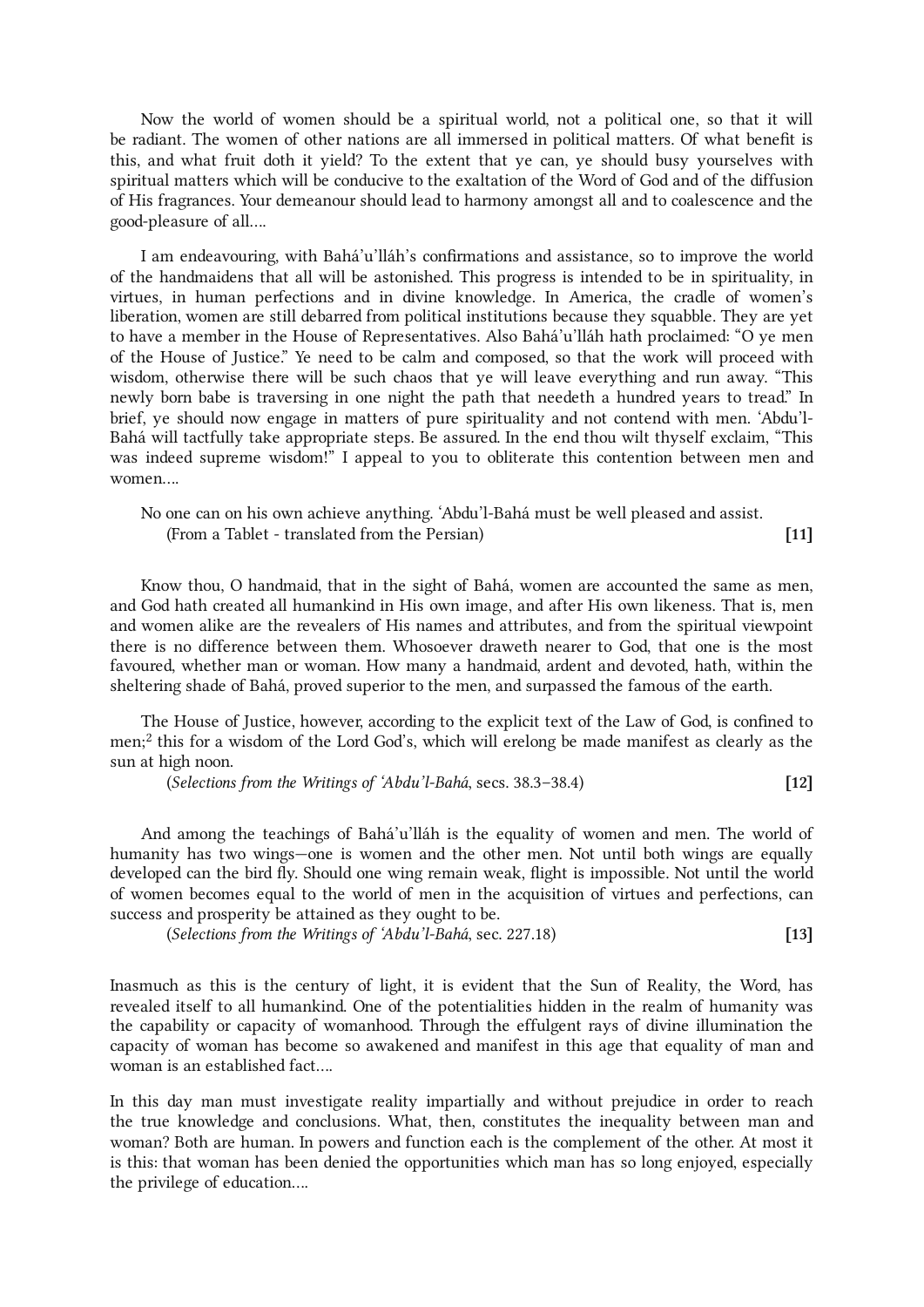The truth is that all mankind are the creatures and servants of one God, and in His estimate all are human. Man is a generic term applying to all humanity. The biblical statement "Let us make man in our image, after our likeness" does not mean that woman was not created. The image and likeness of God apply to her as well. In Persian and Arabic there are two distinct words translated into English as man: one meaning man and woman collectively, the other distinguishing man as male from woman the female. The first word and its pronoun are generic, collective; the other is restricted to the male. This is the same in Hebrew.

To accept and observe a distinction which God has not intended in creation is ignorance and superstition....

It is my hope that the banner of equality may be raised throughout the five continents where as yet it is not fully recognized and established. In this enlightened world of the West woman has advanced an immeasurable degree beyond the women of the Orient. And let it be known once more that until woman and man recognize and realize equality, social and political progress here or anywhere will not be possible. For the world of humanity consists of two parts or members: one is woman; the other is man. Until these two members are equal in strength, the oneness of humanity cannot be established, and the happiness and felicity of mankind will not be a reality. God willing, this is to be so.

(The Promulgation of Universal Peace: Talks Delivered by 'Abdu'l-Bahá during His Visit to the United States and Canada in 1912 (Wilmette: Bahá'í Publishing Trust, 1982), pp.  $74-77$ ) [14]

Today questions of the utmost importance are facing humanity, questions peculiar to this radiant century....

One of these questions concerns the rights of woman and her equality with man. In past ages it was held that woman and man were not equal—that is to say, woman was considered inferior to man, even from the standpoint of her anatomy and creation. She was considered especially inferior in intelligence, and the idea prevailed universally that it was not allowable for her to step into the arena of important affairs. In some countries man went so far as to believe and teach that woman belonged to a sphere lower than human. But in this century, which is the century of light and the revelation of mysteries, God is proving to the satisfaction of humanity that all this is ignorance and error; nay, rather, it is well established that mankind and womankind as parts of composite humanity are coequal and that no difference in estimate is allowable, for all are human. The conditions in past centuries were due to woman's lack of opportunity. She was denied the right and privilege of education and left in her undeveloped state. Naturally, she could not and did not advance. In reality, God has created all mankind, and in the estimation of God there is no distinction as to male and female. The one whose heart is pure is acceptable in His sight, be that one man or woman. God does not enquire, "Art thou woman or art thou man?" He judges human actions. If these are acceptable in the threshold of the Glorious One, man and woman will be equally recognized and rewarded.

(The Promulgation of Universal Peace: Talks Delivered by 'Abdu'l-Bahá during His Visit to the United States and Canada in 1912, p. 133) [15]

The world of humanity consists of two parts: male and female. Each is the complement of the other. Therefore, if one is defective, the other will necessarily be incomplete, and perfection cannot be attained. There is a right hand and a left hand in the human body, functionally equal in service and administration. If either proves defective, the defect will naturally extend to the other by involving the completeness of the whole; for accomplishment is not normal unless both are perfect. If we say one hand is deficient, we prove the inability and incapacity of the other; for single-handed there is no full accomplishment. Just as physical accomplishment is complete with two hands, so man and woman, the two parts of the social body, must be perfect. It is not natural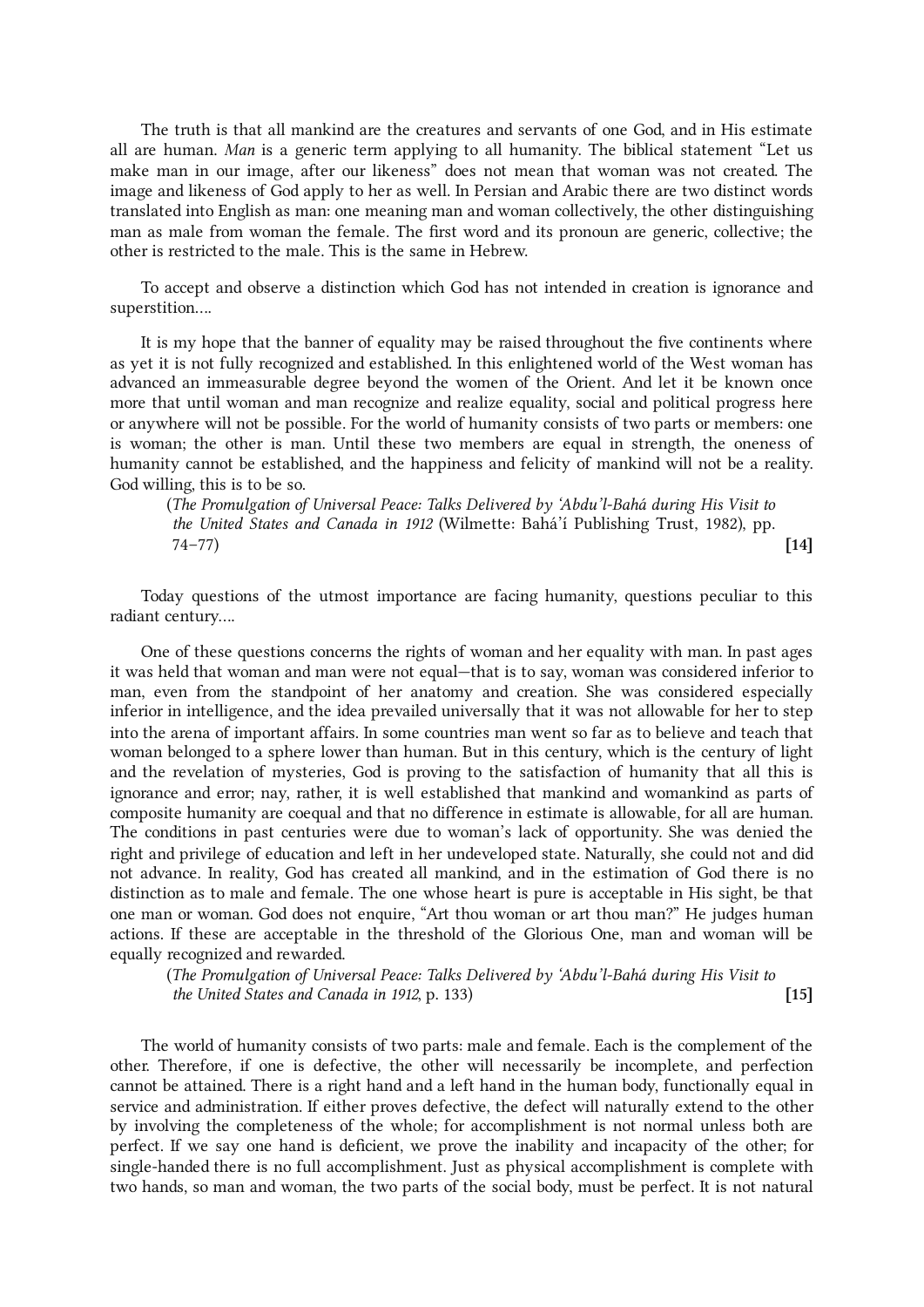that either should remain undeveloped; and until both are perfected, the happiness of the human world will not be realized.

(The Promulgation of Universal Peace: Talks Delivered by 'Abdu'l-Bahá during His Visit to the United States and Canada in  $1912$ , p. 134) [16]

The status of woman in former times was exceedingly deplorable, for it was the belief of the Orient that it was best for woman to be ignorant. It was considered preferable that she should not know reading or writing in order that she might not be informed of events in the world. Woman was considered to be created for rearing children and attending to the duties of the household. If she pursued educational courses, it was deemed contrary to chastity; hence women were made prisoners of the household. The houses did not even have windows opening upon the outside world. Bahá'u'lláh destroyed these ideas and proclaimed the equality of man and woman. He made woman respected by commanding that all women be educated, that there be no difference in the education of the two sexes and that man and woman share the same rights. In the estimation of God there is no distinction of sex. One whose thought is pure, whose education is superior, whose scientific attainments are greater, whose deeds of philanthropy excel, be that one man or woman, white or coloured, is entitled to full rights and recognition; there is no differentiation whatsoever.

(The Promulgation of Universal Peace: Talks Delivered by 'Abdu'l-Bahá during His Visit to the United States and Canada in 1912, p. 166) [17]

Woman's lack of progress and proficiency has been due to her need of equal education and opportunity. Had she been allowed this equality, there is no doubt she would be the counterpart of man in ability and capacity. The happiness of mankind will be realized when women and men coordinate and advance equally, for each is the complement and helpmeet of the other.

(The Promulgation of Universal Peace: Talks Delivered by 'Abdu'l-Bahá during His Visit to the United States and Canada in  $1912$ , p. 182) [18]

He establishes the equality of man and woman. This is peculiar to the teachings of Bahá'u'lláh, for all other religions have placed man above woman.

(The Promulgation of Universal Peace: Talks Delivered by 'Abdu'l-Bahá during His Visit to  $the United States and Canada in 1912, p. 455)$  [19]

Women have equal rights with men upon earth; in religion and society they are a very important element. As long as women are prevented from attaining their highest possibilities, so long will men be unable to achieve the greatness which might be theirs.

(Paris Talks: Addresses given by 'Abdu'l-Bahá in Paris in 1911-1912 (London: Bahá'í Publishing Trust, 1979), p. 133)  $[20]$ 

In the world of humanity ... the female sex is treated as though inferior, and is not allowed equal rights and privileges. This condition is due not to nature, but to education. In the Divine Creation there is no such distinction. Neither sex is superior to the other in the sight of God. Why then should one sex assert the inferiority of the other, withholding just rights and privileges as though God had given His authority for such a course of action? If women received the same educational advantages as those of men, the result would demonstrate the equality of capacity of both for scholarship.

In some respects woman is superior to man. She is more tender-hearted, more receptive, her intuition is more intense.

(Paris Talks: Addresses given by 'Abdu'l-Bahá in Paris in 1911-1912, p. 161) [21]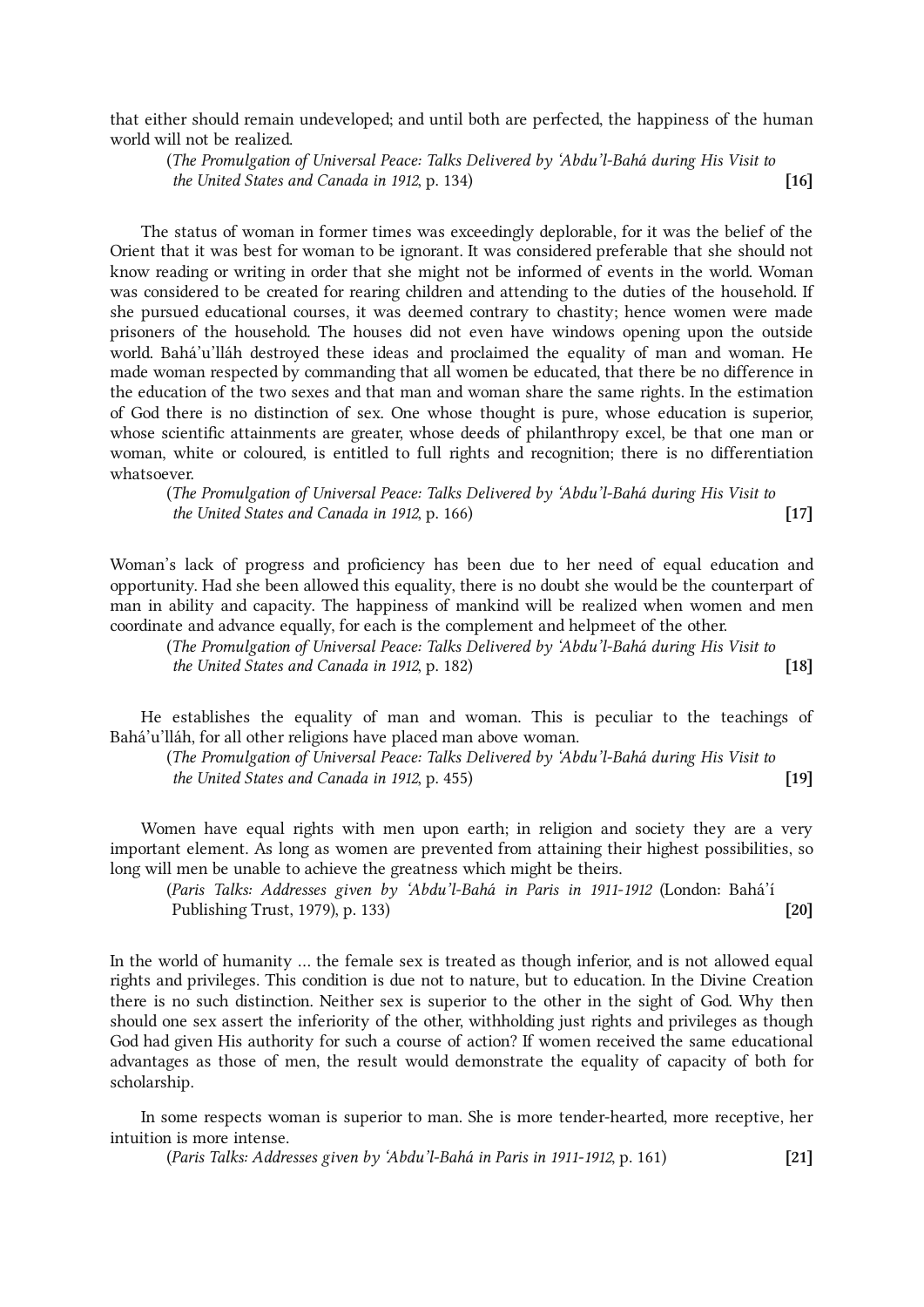Divine Justice demands that the rights of both sexes should be equally respected since neither is superior to the other in the eyes of Heaven. Dignity before God depends, not on sex, but on purity and luminosity of heart. Human virtues belong equally to all!

(Paris Talks: Addresses given by 'Abdu'l-Bahá in Paris in 1911-1912, p. 162) [22]

In the Dispensation of Bahá'u'lláh, women are advancing side by side with men. There is no area or instance where they will lag behind: they have equal rights with men, and will enter, in the future, into all branches of the administration of society. Such will be their elevation that, in every area of endeavour, they will occupy the highest levels in the human world. Rest thou assured. Look not upon their present state. In future, the world of womankind will shine with lustrous brilliance, for such is the will and purpose of Bahá'u'lláh. At the time of elections the right to vote is the inalienable right of women, and the entrance of women into all human departments is an irrefutable and incontrovertible question. No soul can retard or prevent it.

But there are certain matters, the participation in which is not worthy of women. For example, at the time when the community is taking up vigorous defensive measures against the attack of foes, the women are exempt from military engagements. It may so happen that at a given time warlike and savage tribes may furiously attack the body politic with the intention of carrying on a wholesale slaughter of its members; under such a circumstance defense is necessary, but it is the duty of men to organize and execute such defensive measures and not the women because their hearts are tender and they cannot endure the sight of the horror of carnage, even if it is for the sake of defense. From such and similar undertakings the women are exempt.

As regards the constitution of the House of Justice, Bahá'u'lláh addresses the men. He says: "O ye men of the House of Justice!"

But when its members are to be elected, the right which belongs to women, so far as their voting and their voice is concerned, is indisputable. When the women attain to the ultimate degree of progress, then, according to the exigency of the time and place and their great capacity, they shall obtain extraordinary privileges. Be ye confident on these accounts. His Holiness Bahá'u'lláh has greatly strengthened the cause of women, and the rights and privileges of women is one of the greatest principles of 'Abdu'l-Bahá. Rest ye assured! Ere long the days shall come when the men addressing the women, shall say: 'Blessed are ye! Blessed are ye! Verily ye are worthy of every gift. Verily ye deserve to adorn your heads with the crown of everlasting glory, because in sciences and arts, in virtues and perfections ye shall become equal to man, and as regards tenderness of heart and the abundance of mercy and sympathy ye are superior'.

(From a Tablet to an individual believer - translated from the Persian, published in Paris Talks: Addresses given by 'Abdu'l-Bahá in Paris in 1911-1912, pp. 182–184) [23]

The woman of the East has progressed. Formerly in India, Persia and throughout the Orient, she was not considered a human being. Certain Arab tribes counted their women in with the live stock. In their language the noun for woman also meant donkey; that is, the same name applied to both and a man's wealth was accounted by the number of these beasts of burden he possessed. The worst insult one could hurl at a man was to cry out, "Thou woman!"

From the moment Bahá'u'lláh appeared, this changed. He did away with the idea of distinction between the sexes, proclaiming them equal in every capacity.

In former times it was considered wiser that woman should not know how to read or write; she should occupy herself only with drudgery. She was very ignorant. Bahá'u'lláh declares the education of woman to be of more importance than that of man. If the mother be ignorant, even if the father have great knowledge, the child's education will be at fault, for education begins with the milk. A child at the breast is like a tender branch that the gardener can train as he wills.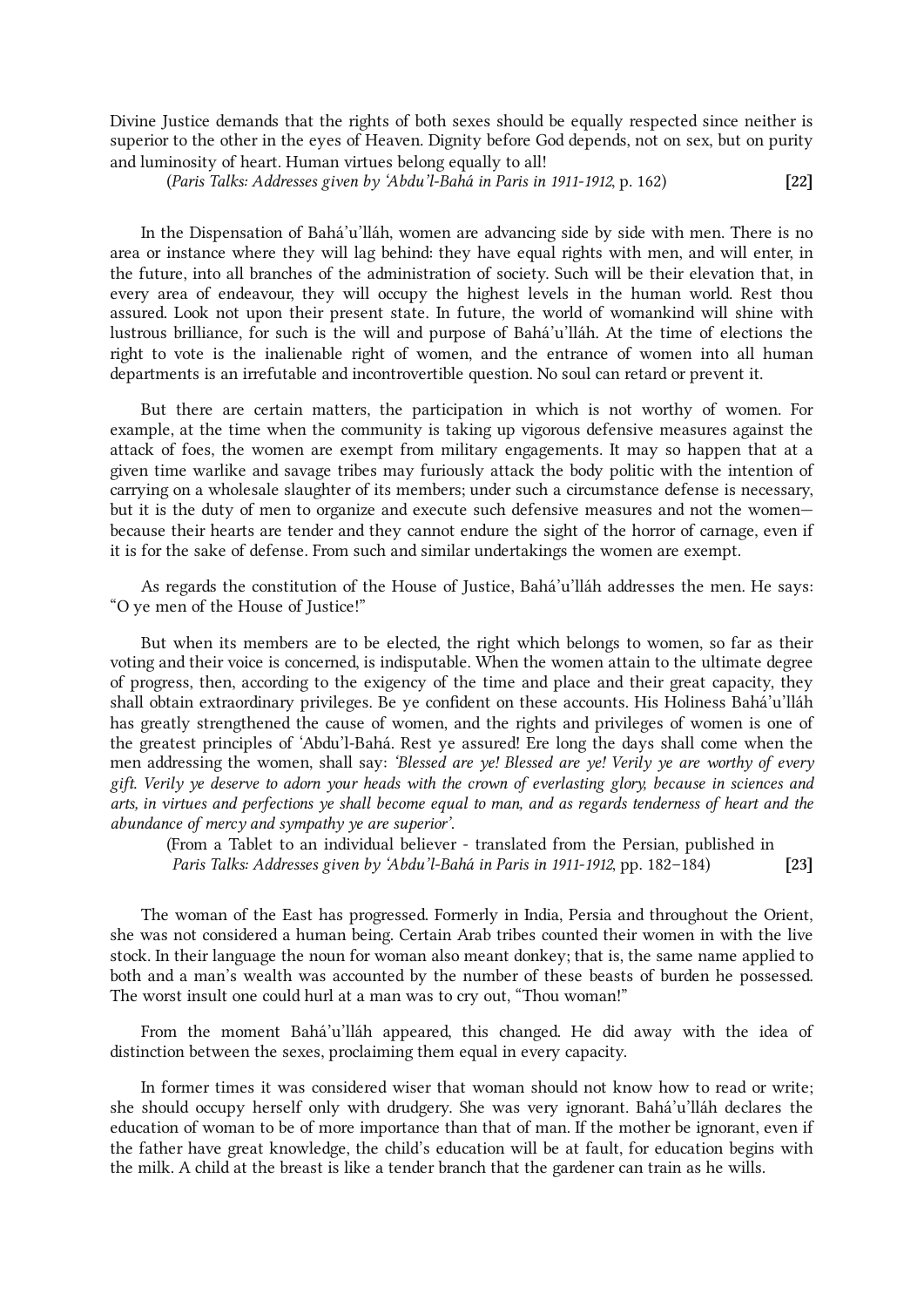The East has begun to educate its women. Some there are in Persia who have become liberated through this cause, whose cleverness and eloquence the 'ulamá cannot refute. Many of them are poets. They are absolutely fearless....

I hope for a like degree of progress among the women of Europe—that each may shine like unto a lamp; that they may cry out the proclamation of the kingdom; that they may truly assist the men; nay, that they may be even superior to the men, versed in sciences and yet detached, so that the whole world may bear witness to the fact that men and women have absolutely the same rights. It would be a cause of great joy for me to see such women. This is useful work; by it woman will enter into the kingdom. Otherwise, there will be no results.

('Abdu'l-Bahá on Divine Philosophy (Boston: Tudor Press, 1918), pp. 86–88) [24]

The world in the past has been ruled by force, and man has dominated over woman by reason of his more forceful and aggressive qualities both of body and mind. But the balance is already shifting; force is losing its dominance, and mental alertness, intuition, and the spiritual qualities of love and service, in which woman is strong, are gaining ascendancy. Hence the new age will be an age less masculine and more permeated with the feminine ideals, or, to speak more exactly, will be an age in which the masculine and feminine elements of civilization will be more evenly balanced.

(J. E. Esslemont, Bahá'u'lláh and the New Era, 5th rev. ed. (Wilmette: Bahá'í Publishing Trust, 1987), p. 149) [25]

### Extracts from Letters Written on Behalf of Shoghi Effendi

If presented properly the position of women in the Bahá'í teachings will surely attract much attention, for it is not only legal but also spiritual and educational. Our ideals are so high and at the same time so practicable that all other views will fall short if compared to them.

(7 January 1931 to the National Spiritual Assembly of India and Burma) [26]

As regards your question concerning the membership of the Universal House of Justice: there is a Tablet from 'Abdu'l-Bahá in which He definitely states that the membership of the Universal House is confined to men, and that the wisdom of it will be fully revealed and appreciated in the future. In the local as well as the national Houses of Justice, however, women have the full right of membership. It is, therefore, only to the International House that they cannot be elected. The Bahá'ís should accept this statement of the Master in a spirit of deep faith, confident that there is a divine guidance and wisdom behind it which will be gradually unfolded to the eyes of the world.

(28 July 1936 to an individual believer) [27]

As regards the membership of the International House of Justice, 'Abdu'l-Bahá states in a Tablet that it is confined to men, and that the wisdom of it will be revealed as manifest as the sun in the future. In any case the believers should know that, as 'Abdu'l-Bahá Himself has explicitly stated that sexes are equal except in some cases, the exclusion of women from the International House of Justice should not be surprising. From the fact that there is no equality of functions between the sexes one should not, however, infer that either sex is inherently superior or inferior to the other, or that they are unequal in their rights.

(14 December 1940 to the National Spiritual Assembly of India and Burma) [28]

# Extracts from Letters Written by the Universal House of Justice

It is apparent from the Guardian's writings that where Bahá'u'lláh has expressed a law as between a man and a woman it applies, mutatis mutandis, between a woman and a man unless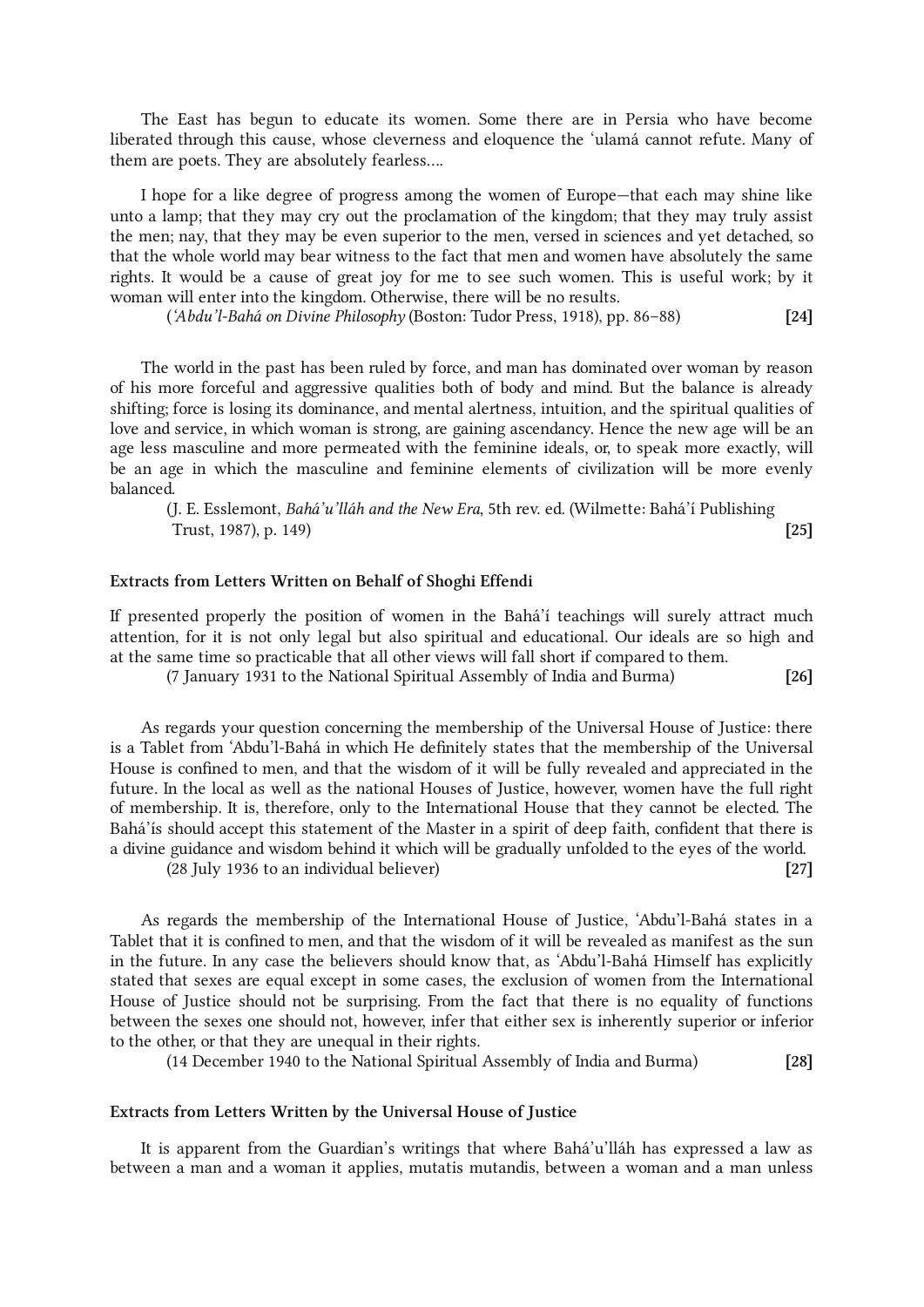the context should make this impossible. For example, the text of the "Kitáb-i-Aqdas" forbids a man to marry his father's wife (i.e. his step-mother), and the Guardian has indicated that likewise a woman is forbidden to marry her step-father.

(28 April 1974 to an individual believer) [29]

Concerning your questions about the equality of men and women, this, as 'Abdu'l-Bahá has often explained, is a fundamental principle of Bahá'u'lláh; therefore the Laws of the "Aqdas" should be studied in the light of it. Equality between men and women does not, indeed physiologically it cannot, mean identity of functions. In some things women excel men, for others men are better fitted than women, while in very many things the difference of sex is of no effect at all. The differences of function are most apparent in family life. The capacity for motherhood has many far-reaching implications which are recognized in Bahá'í Law. For example, when it is not possible to educate all one's children, daughters receive preference over sons, as mothers are the first educators of the next generation. Again, for physiological reasons, women are granted certain exemptions from fasting that are not applicable to men.

 $(24 \text{ July } 1975 \text{ to an individual believe})$  [30]

The primary question to be resolved is how the present world, with its entrenched pattern of conflict, can change to a world in which harmony and co-operation will prevail.

World order can be founded only on an unshakable consciousness of the oneness of mankind, a spiritual truth which all the human sciences confirm. Anthropology, physiology, psychology, recognize only one human species, albeit infinitely varied in the secondary aspects of life. Recognition of this truth requires abandonment of prejudice—prejudice of every kind—race, class, colour, creed, nation, sex, degree of material civilization, everything which enables people to consider themselves superior to others.

Acceptance of the oneness of mankind is the first fundamental prerequisite for reorganization and administration of the world as one country, the home of humankind. Universal acceptance of this spiritual principle is essential to any successful attempt to establish world peace.

(October 1985 to the Peoples of the World) [31]

# Extracts from Letters Written on Behalf of the Universal House of Justice

To the general premise that women and men have equality in the Faith, this, as often explained by 'Abdu'l-Bahá, is a fundamental principle deriving from Bahá'u'lláh and therefore His mention of the "Men of Justice" in the Kitáb-i-Aqdas should be considered in light of that principle.

(29 June 1976 to an individual believer) [32]

...'Abdu'l-Bahá asserts: "In this divine age the bounties of God have encompassed the world of women. Equality of men and women, except in some negligible instances, has been fully and categorically announced. Distinctions have been utterly removed." That men and women differ from one another in certain characteristics and functions is an inescapable fact of nature; the important thing is that He regards such inequalities as remain between the sexes as being "negligible".

(8 January 1981 to the National Spiritual Assembly of the United States) [33]

You are quite right in stating that men and women have basic and distinct qualities. The solution provided in the teachings of Bahá'u'lláh is not, as you correctly observe, for men to become women, and for women to become men. 'Abdu'l-Bahá gave us the key to the problem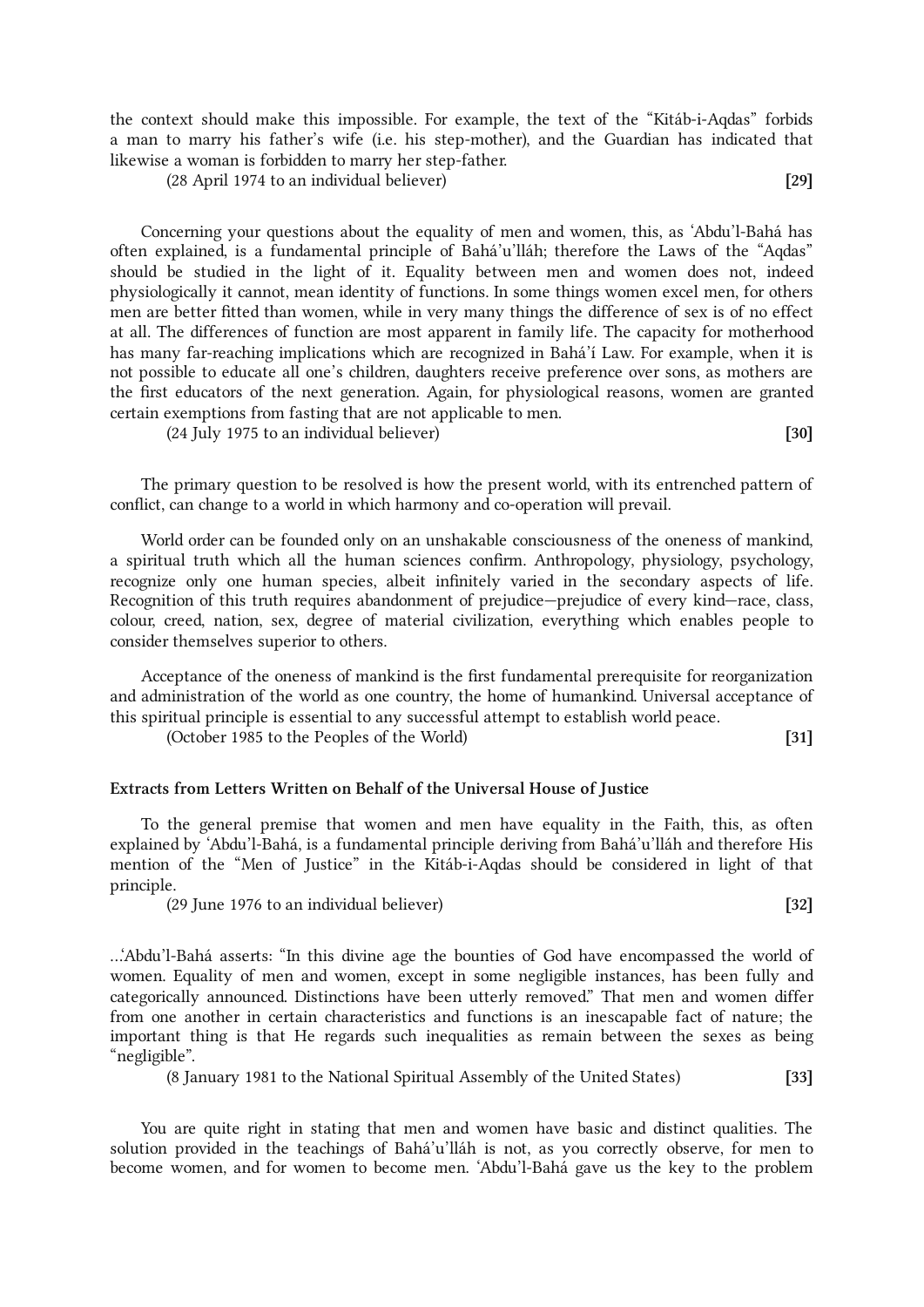when He taught that the qualities and functions of men and women "complement" each other. He further elucidated this point when He said that the "new age" will be "an age in which the masculine and feminine elements of civilization will be more properly balanced."

(22 April 1981 to an individual believer) [34]

It may be helpful to stress ... that the Bahá'í principle of the equality of men and women is clearly stated in the teachings, and the fact that there is diversity of function between them in certain areas does not negate this principle.

(23 August 1984 to two believers) [35]

# <span id="page-9-0"></span>II. The Role of Education in the Development of Women

# Extracts from the Writings of Bahá'u'lláh

It is the bounden duty of parents to rear their children to be staunch in faith.... For every praiseworthy deed is born out of the light of religion, and lacking this supreme bestowal the child will not turn away from any evil, nor will he draw nigh unto any good.

(From a Tablet - translated from Persian, published in Bahá'í Education, a compilation, 1976 World Centre edition, p. 6) [36]

### Extracts from the Writings and Utterances of 'Abdu'l-Bahá

Praised be God, the women believers have organized meetings where they will learn how to teach the Faith, will spread the sweet savours of the Teachings and make plans for training the children.

...those present should concern themselves with every means of training the girl children; with teaching the various branches of knowledge, good behaviour, a proper way of life, the cultivation of a good character, chastity and constancy, perseverance, strength, determination, firmness of purpose; with household management, the education of children, and whatever especially applieth to the needs of girls—to the end that these girls, reared in the stronghold of all perfections, and with the protection of a goodly character, will, when they themselves become mothers, bring up their children from earliest infancy to have a good character and conduct themselves well.

Let them also study whatever will nurture the health of the body and its physical soundness, and how to guard their children from disease.

(Selections from the Writings of 'Abdu'l-Bahá, secs. 94.1–94.3) [37]

Work ye for the guidance of the women in that land, teach the young girls and the children, so that the mothers may educate their little ones from their earliest days, thoroughly train them, rear them to have a goodly character and good morals, guide them to all the virtues of humankind, prevent the development of any behaviour that would be worthy of blame, and foster them in the embrace of Bahá'í education. Thus shall these tender infants be nurtured at the breast of the knowledge of God and His love. Thus shall they grow and flourish, and be taught righteousness and the dignity of humankind, resolution and the will to strive and to endure. Thus shall they learn perseverance in all things, the will to advance, high mindedness and high resolve, chastity and purity of life. Thus shall they be enabled to carry to a successful conclusion whatsoever they undertake.

Let the mothers consider that whatever concerneth the education of children is of the first importance. Let them put forth every effort in this regard, for when the bough is green and tender it will grow in whatever way ye train it. Therefore it is incumbent upon the mothers to rear their little ones even as a gardener tendeth his young plants. Let them strive by day and by night to establish within their children faith and certitude, the fear of God, the love of the Beloved of the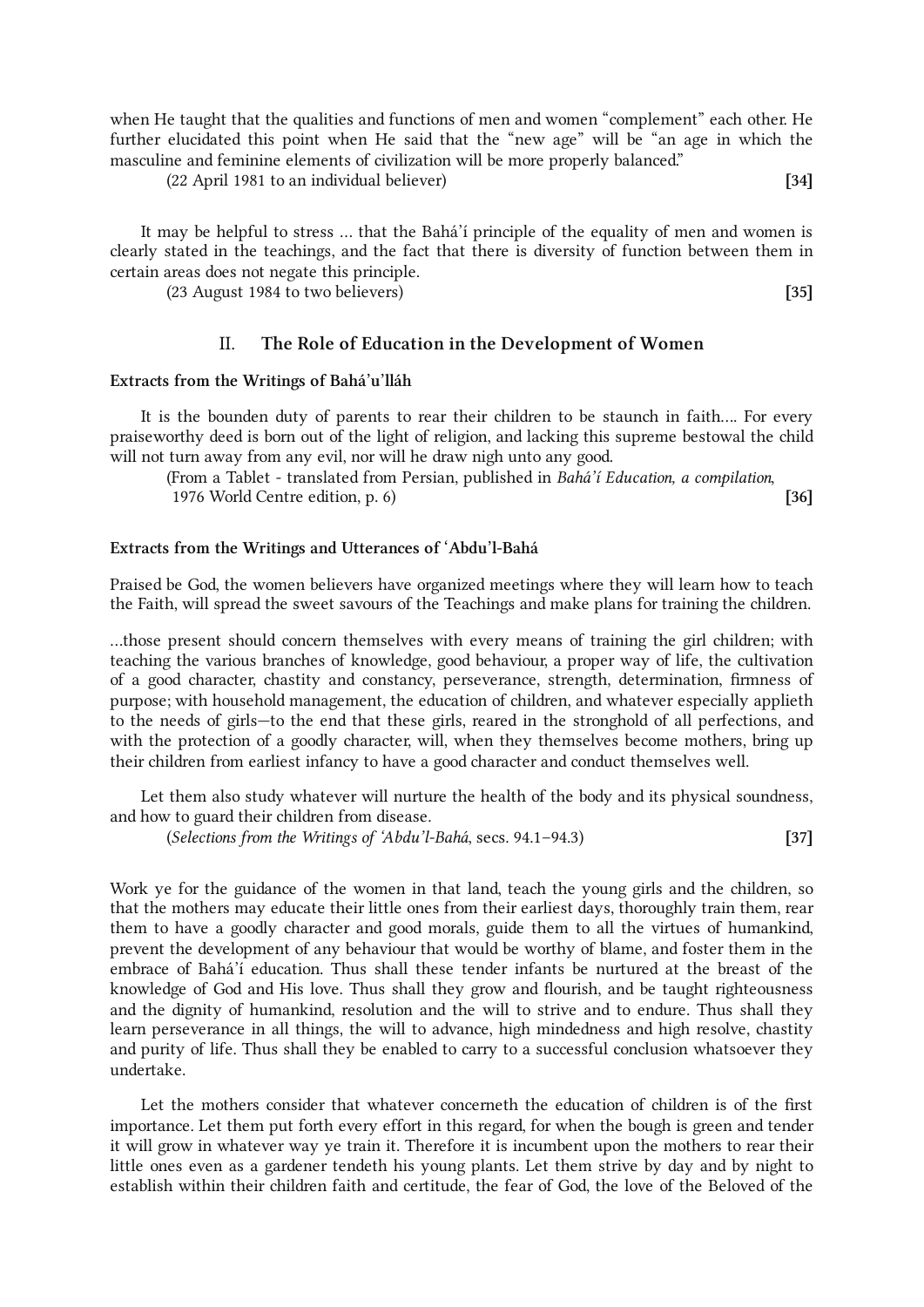worlds, and all good qualities and traits. Whensoever a mother seeth that her child hath done well, let her praise and applaud him and cheer his heart; and if the slightest undesirable trait should manifest itself, let her counsel the child and punish him, and use means based on reason, even a slight verbal chastisement should this be necessary. It is not, however, permissible to strike a child, or vilify him, for the child's character will be totally perverted if he be subjected to blows or verbal abuse.

(Selections from the Writings of 'Abdu'l-Bahá, sec. 95.2) [38]

...it is incumbent upon the father and mother to train their children both in good conduct and the study of books; study, that is, to the degree required, so that no child, whether girl or boy, will remain illiterate.

(Selections from the Writings of 'Abdu'l-Bahá, sec. 101) [39]

'Abdu'l-Bahá's supreme joy is in observing that a number of leaves from among the handmaidens of the Blessed Beauty have been educated, that they are the essence of detachment, and are wellinformed of the mysteries of the world of being; that they raise such a call in their glorification and praise of the Greatest Name as to cause the inmates of the Fanes of the Kingdom to become attracted and overjoyed, and that they recite prayers in prose and poetry, and melodiously chant the divine verses. I cherish the hope that thou wilt be one of them, wilt cast forth pearls, wilt be constantly engaged in singing His praise and wilt intone celestial strains in glorification of His attributes....

(From a Tablet - translated from the Persian) [40]

...Thou hast written about the girls' school. What was previously written still holdeth true. There can be no improvement unless the girls are brought up in schools and centres of learning, unless they are taught the sciences and other branches of knowledge, and unless they acquire the manifold arts, as necessary, and are divinely trained. For the day will come when these girls will become mothers. Mothers are the first educators of children, who establish virtues in the child's inner nature. They encourage the child to acquire perfections and goodly manners, warn him against unbecoming qualities, and encourage him to show forth resolve, firmness, and endurance under hardship, and to advance on the high road to progress. Due regard for the education of girls is, therefore, necessary. This is a very important subject, and it should be administered and organized under the aegis of the Spiritual Assembly....

(From a Tablet - translated from the Persian) [41]

...it is incumbent upon the girls of this glorious era to be fully versed in the various branches of knowledge, in sciences and the arts and all the wonders of this pre-eminent time, that they may then educate their children and train them from their earliest days in the ways of perfection.

(From a Tablet - translated from the Persian) [42]

Furthermore, the education of woman is more necessary and important than that of man, for woman is the trainer of the child from its infancy. If she be defective and imperfect herself, the child will necessarily be deficient; therefore, imperfection of woman implies a condition of imperfection in all mankind, for it is the mother who rears, nurtures and guides the growth of the child. This is not the function of the father. If the educator be incompetent, the educated will be correspondingly lacking. This is evident and incontrovertible. Could the student be brilliant and accomplished if the teacher is illiterate and ignorant? The mothers are the first educators of mankind; if they be imperfect, alas for the condition and future of the race....

It has been objected by some that woman is not equally capable with man and that she is deficient by creation. This is pure imagination. The difference in capability between man and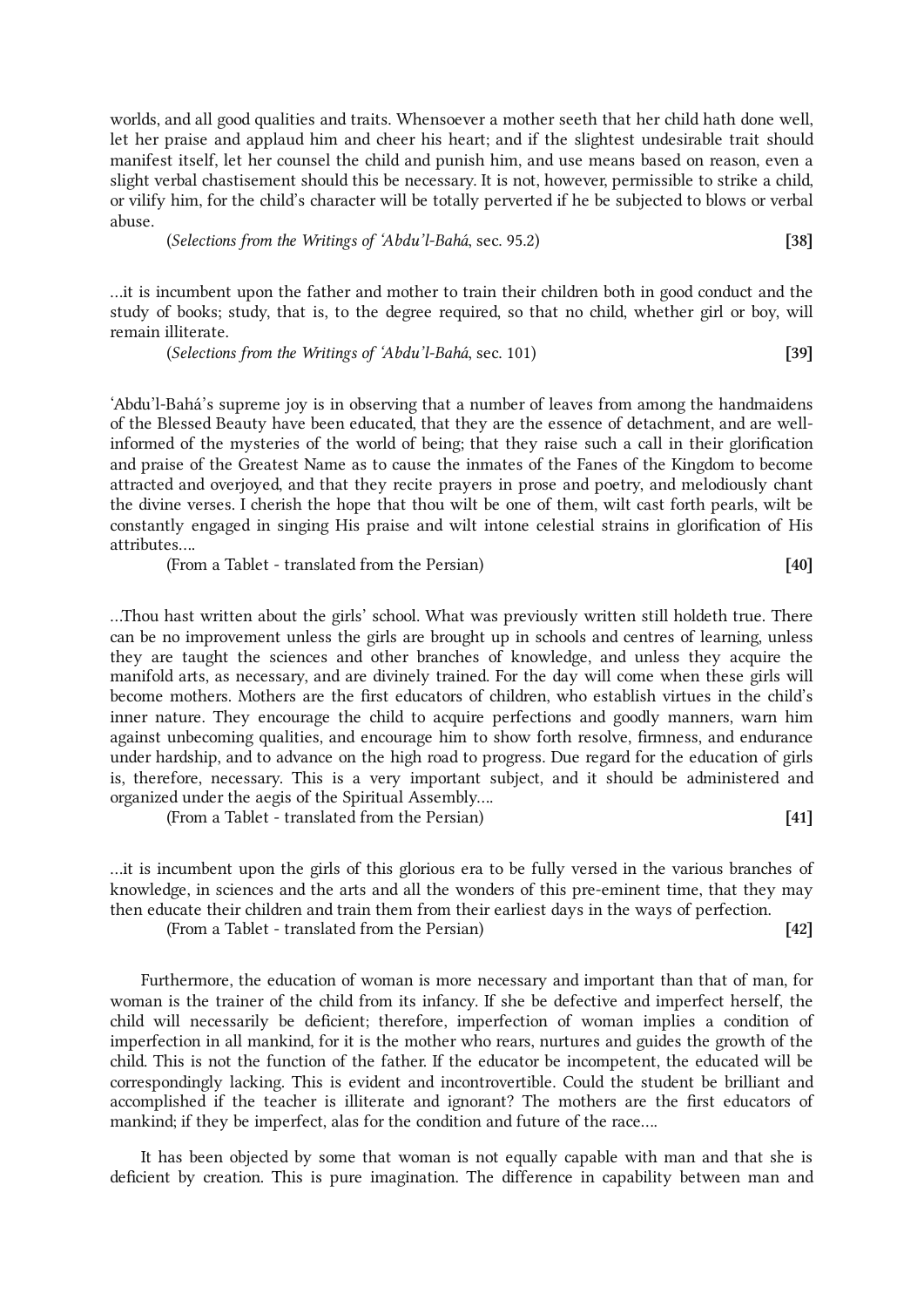woman is due entirely to opportunity and education. Heretofore woman has been denied the right and privilege of equal development. If equal opportunity be granted her, there is no doubt she would be the peer of man. History will evidence this. In past ages noted women have arisen in the affairs of nations and surpassed men in their accomplishments....

The purpose, in brief, is this: that if woman be fully educated and granted her rights, she will attain the capacity for wonderful accomplishments and prove herself the equal of man. She is the coadjutor of man, his complement and helpmeet. Both are human; both are endowed with potentialities of intelligence and embody the virtues of humanity. In all human powers and functions they are partners and coequals. At present in spheres of human activity woman does not manifest her natal prerogatives, owing to lack of education and opportunity. Without doubt education will establish her equality with men.

(The Promulgation of Universal Peace: Talks Delivered by 'Abdu'l-Bahá during His Visit to the United States and Canada in 1912, pp.  $133-137$ ) [43]

In proclaiming the oneness of mankind He taught that men and women are equal in the sight of God and that there is no distinction to be made between them. The only difference between them now is due to lack of education and training. If woman is given equal opportunity of education, distinction and estimate of inferiority will disappear...

He promulgated the adoption of the same course of education for man and woman. Daughters and sons must follow the same curriculum of study, thereby promoting unity of the sexes. When all mankind shall receive the same opportunity of education and the equality of men and women be realized, the foundations of war will be utterly destroyed.

(The Promulgation of Universal Peace: Talks Delivered by 'Abdu'l-Bahá during His Visit to the United States and Canada in 1912, pp.  $174-175$ ) [44]

Why should a woman be left mentally undeveloped? Science is praiseworthy—whether investigated by the intellect of man or woman. So, little by little, woman advanced giving increasing evidence of equal capabilities with man—whether in scientific research, political ability or any other sphere of human activity. The conclusion is evident that woman has been outdistanced through lack of education and intellectual facilities. If given the same educational opportunities or course of study, she would develop the same capacity and abilities.

(The Promulgation of Universal Peace: Talks Delivered by 'Abdu'l-Bahá during His Visit to the United States and Canada in 1912, p. 281)  $[45]$ 

Bahá'u'lláh has announced that inasmuch as ignorance and lack of education are barriers of separation among mankind, all must receive training and instruction. Through this provision the lack of mutual understanding will be remedied and the unity of mankind furthered and advanced. Universal education is a universal law. It is, therefore, incumbent upon every father to teach and instruct his children according to his possibilities. If he is unable to educate them, the body politic, the representative of the people, must provide the means for their education.

The sex distinction which exists in the human world is due to the lack of education for woman, who has been denied equal opportunity for development and advancement. Equality of the sexes will be established in proportion to the increased opportunities afforded woman in this age, for man and woman are equally the recipients of powers and endowments from God, the Creator. God has not ordained distinction between them in His consummate purpose.

(The Promulgation of Universal Peace: Talks Delivered by 'Abdu'l-Bahá during His Visit to  $the United States and Canada in 1912, p. 300$  [46]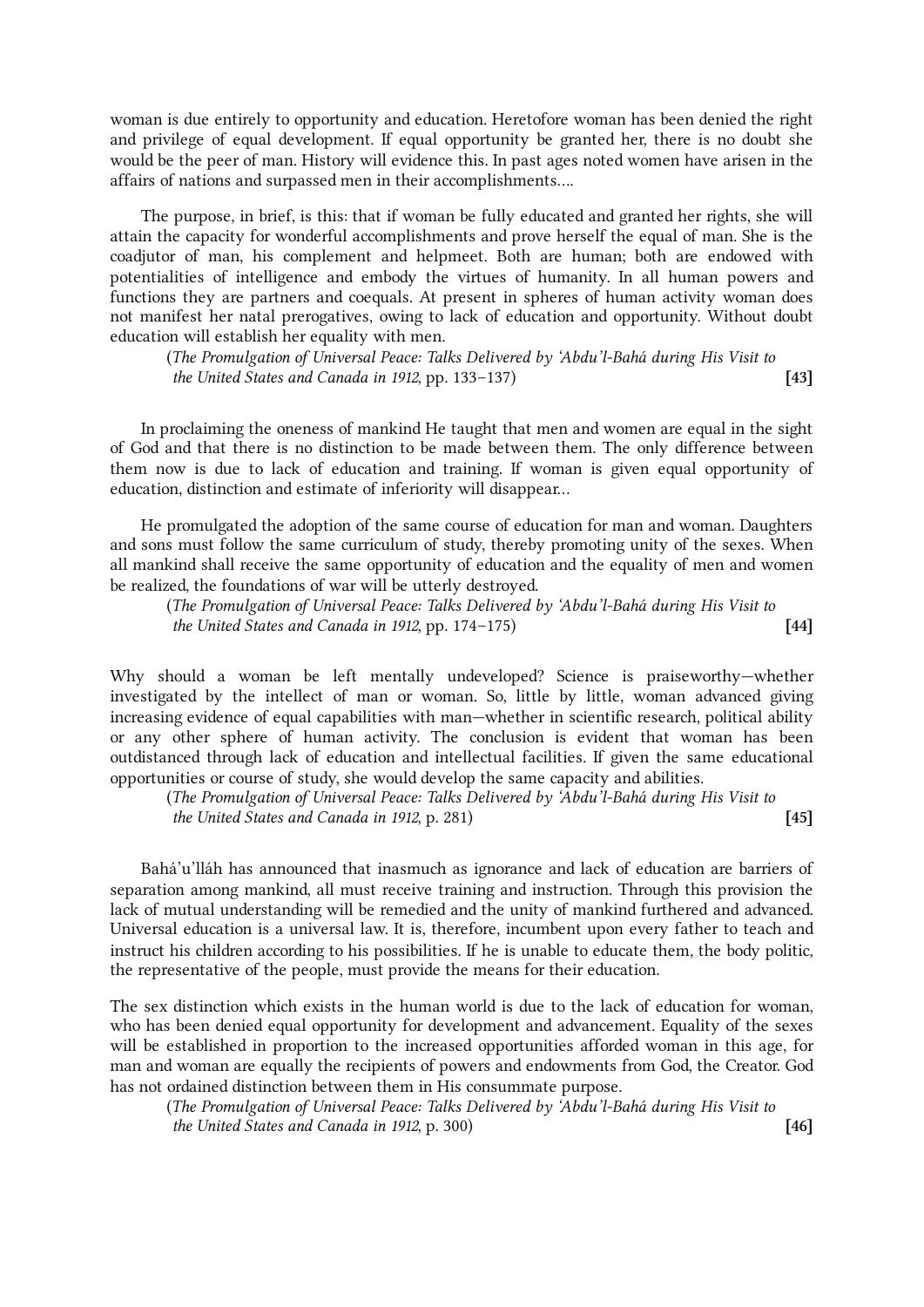The education of each child is compulsory.... In addition to this widespread education each child must be taught a profession, art, or trade, so that every member of the community will be enabled to earn his own livelihood. Work done in the spirit of service is the highest form of worship.

 $(Abdu'l-Bahá on Divine Philosophy, p. 78)$  [47]

Devote ye particular attention to the school for girls, for the greatness of this wondrous Age will be manifested as a result of progress in the world of women. This is why ye observe that in every land the world of women is on the march, and this is due to the impact of the Most Great Manifestation, and the power of the teachings of God.

(From a Tablet - Translated from the Persian, published in Bahá'í Education, a  $complation, p. 37)$  [48]

Our hearts rejoiced at thy letter concerning a school for girls.

Praised be God that there is now a school of this type in Ṭihrán where young maidens can, through His bounty, receive an education and with all vigour acquire the accomplishments of humankind. Erelong will women in every field keep pace with the men.

Until now, in Persia, the means for women's advancement were non-existent. But now, God be thanked, ever since the dawning of the Morn of Salvation, they have been going forward day by day. The hope is that they will take the lead in virtues and attainments, in closeness to the Court of Almighty God, in faith and certitude—and that the women of the East will become the envy of the women of the West.

(From a Tablet - Translated from the Persian, published in Bahá'í Education, a  $complation, p. 48)$  [49]

#### Extract from a Letter Written by the Universal House of Justice

The cause of universal education, which has already enlisted in its service an army of dedicated people from every faith and nation, deserves the utmost support that the governments of the world can lend it. For ignorance is indisputably the principal reason for the decline and fall of peoples and the perpetuation of prejudice. No nation can achieve success unless education is accorded all its citizens. Lack of resources limits the ability of many nations to fulfil this necessity, imposing a certain ordering of priorities. The decision-making agencies involved would do well to consider giving first priority to the education of women and girls, since it is through educated mothers that the benefits of knowledge can be most effectively and rapidly diffused throughout society. In keeping with the requirements of the times, consideration should also be given to teaching the concept of world citizenship as part of the standard education of every child.

(October 1985 to the Peoples of the World) [50]

#### Extracts from Letters Written on Behalf of the Universal House of Justice

A very important element in the attainment of such equality is Bahá'u'lláh's provision that boys and girls must follow essentially the same curriculum in schools.

(28 December 1980 to the National Spiritual Assembly of New Zealand) [51]

The House of Justice regards the need to educate and guide women in their primary responsibility as mothers as an excellent opportunity for organizing women's activities. Your efforts should focus on helping them in their function as educators of the rising generation. Women should also be encouraged to attract their husbands and male members of their families to the Faith so that the Bahá'í community will be representative of the society of which it forms a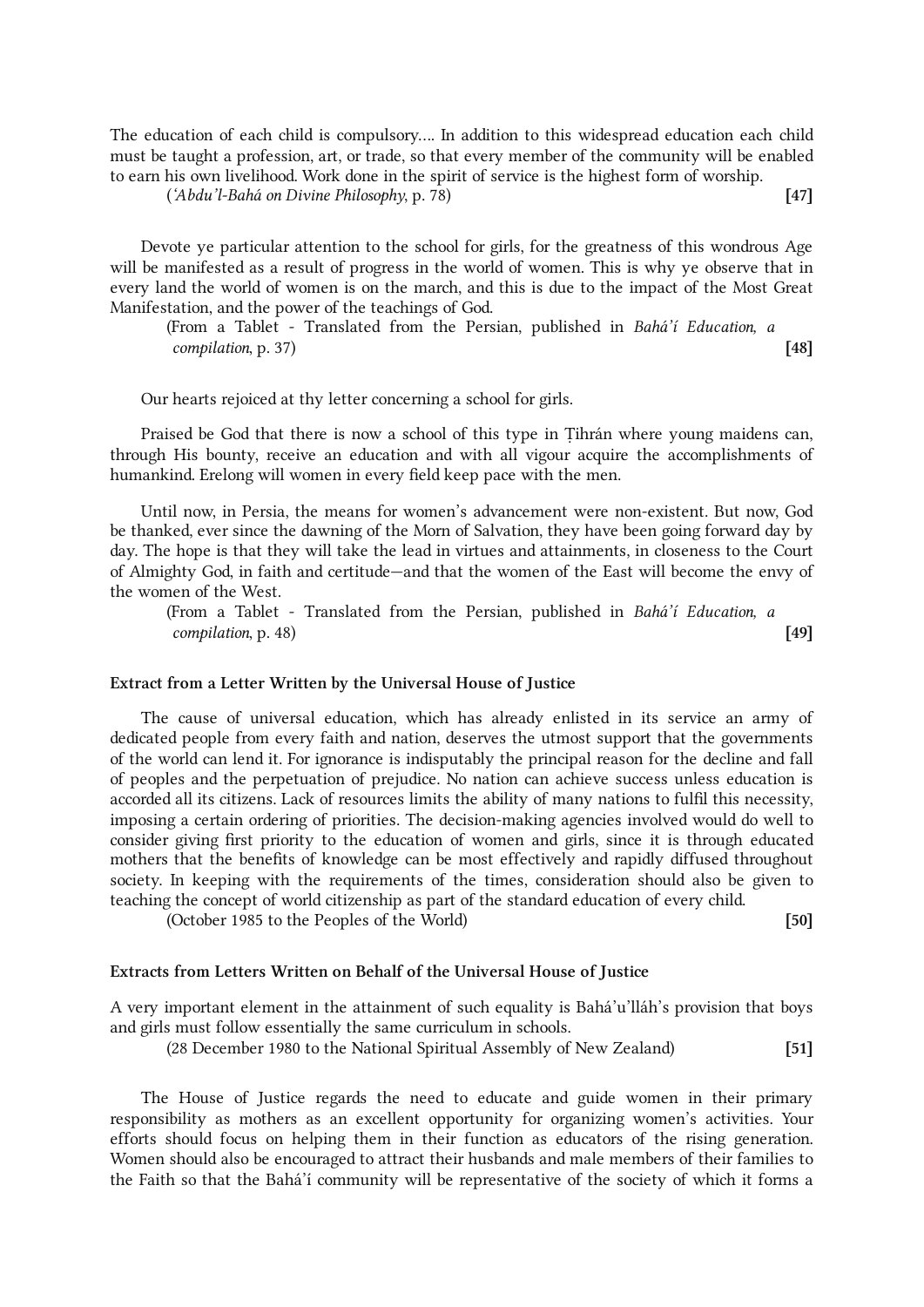part. Gradually the spirit of unity and fellowship, as set forth in our teachings, will be reflected in the life of Bahá'í families.

(29 February 1984 to the National Spiritual Assembly of the Mariana Islands) [52]

# <span id="page-13-0"></span>III. Application of the Principle of Equality to Family Life

# Extracts from the Writings of Bahá'u'lláh

Steadfastness in the Cause is mentioned in the Tablets and set forth by the Pen of the Ancient of Days. Render thanks to the Beloved of the world that thou hast set thy heart on Him and art uttering His praise. Many a man hath in this day been deprived of making mention of the All-Sufficing Lord and of recognizing His truth; and many a woman hath fixed her gaze upon the Horizon of the Most High, and hath adorned herself with the garb of the love of the Desire of the world. This is God's grace which He bestoweth upon whomsoever He pleaseth. By the Day-Star of ancient mysteries! The sweet-scented fragrance of every breath breathed in the love of God is wafted in the court of the presence of the Lord of Revelation. The reward of no good deed is or ever will be lost. Blessed art thou, doubly blessed art thou! Thou art reckoned amongst those handmaidens whose love for their kin hath not prevented them from attaining the shores of the Sea of Grace and Mercy. God willing, thou shalt rest eternally neath the shade of the favours of the All-Merciful and shalt be assured of His bounties. Engage in the praise of the True One and rejoice in His loving-kindness.

The world passeth away, and that which is everlasting is the love of God. God willing, thou shalt circumambulate the True One in every world of His worlds and shalt be free from all else save Him.

(From a Tablet - translated from the Persian and Arabic) [53]

All should know, and in this regard attain the splendours of the sun of certitude, and be illumined thereby: Women and men have been and will always be equal in the sight of God. The Dawning-Place of the Light of God sheddeth its radiance upon all with the same effulgence. Verily God created women for men, and men for women. The most beloved of people before God are the most steadfast and those who have surpassed others in their love for God, exalted be His glory....

The friends of God must be adorned with the ornament of justice, equity, kindness and love. As they do not allow themselves to be the object of cruelty and transgression, in like manner they should not allow such tyranny to visit the handmaidens of God. He, verily, speaketh the truth and commandeth that which benefitteth His servants and handmaidens. He is the Protector of all in this world and the next.

(From a Tablet - translated from the Persian and Arabic) [54]

# Extracts from the Writings and Utterances of 'Abdu'l-Bahá

The Lord, peerless is He, hath made woman and man to abide with each other in the closest companionship, and to be even as a single soul. They are two helpmates, two intimate friends, who should be concerned about the welfare of each other.

If they live thus, they will pass through this world with perfect contentment, bliss, and peace of heart, and become the object of divine grace and favour in the Kingdom of heaven. But if they do other than this, they will live out their lives in great bitterness, longing at every moment for death, and will be shamefaced in the heavenly realm.

Strive, then, to abide, heart and soul, with each other as two doves in the nest, for this is to be blessed in both worlds.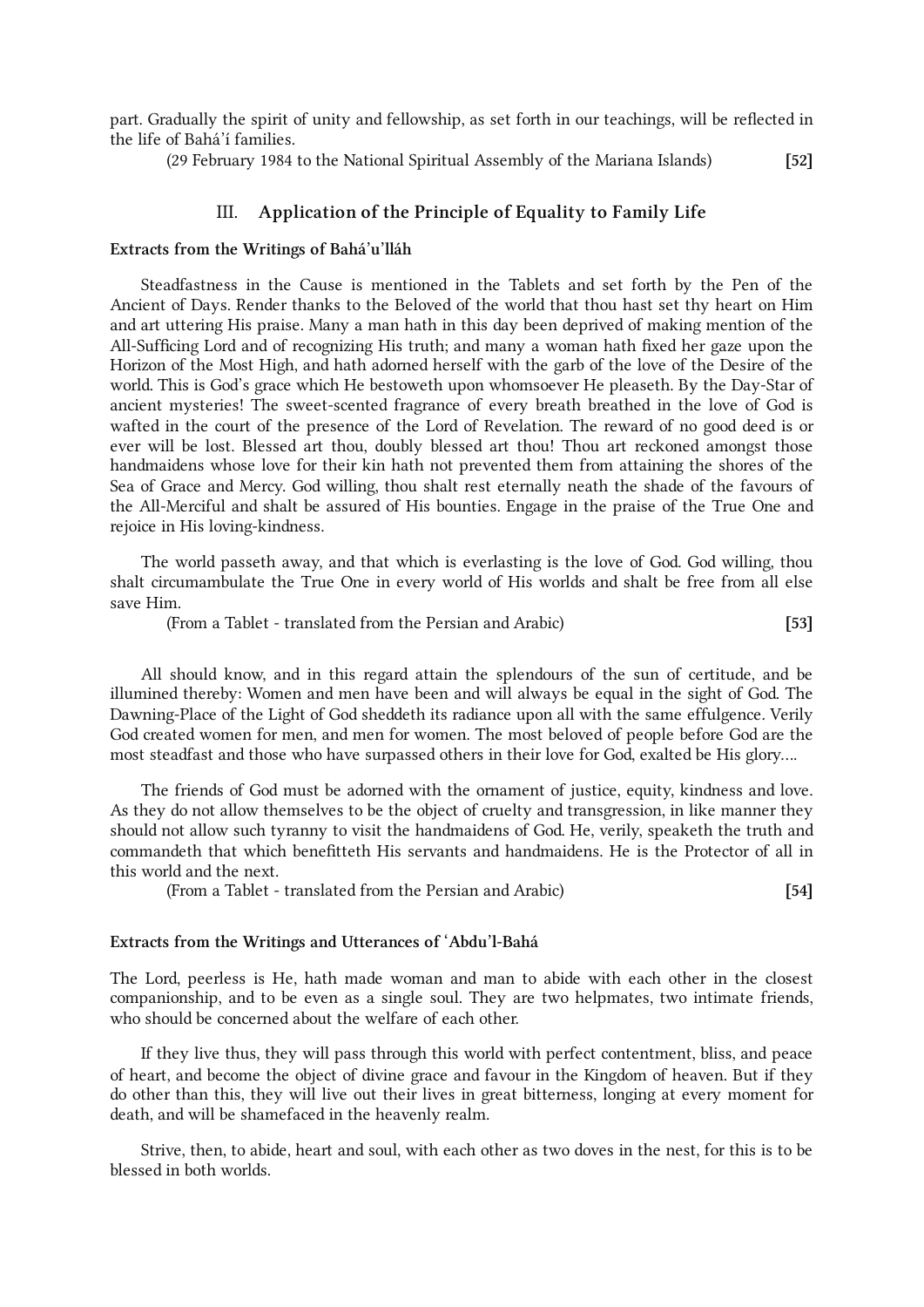...following the precepts of God and the holy Law, suckle your children from their infancy with the milk of a universal education, and rear them so that from their earliest days, within their inmost heart, their very nature, a way of life will be firmly established that will conform to the divine Teachings in all things.

For mothers are the first educators, the first mentors; and truly it is the mothers who determine the happiness, the future greatness, the courteous ways and learning and judgement, the understanding and the faith of their little ones.

(Selections from the Writings of 'Abdu'l-Bahá, secs. 96.1–96.2) [56]

...it is enjoined upon the father and mother, as a duty, to strive with all effort to train the daughter and the son, to nurse them from the breast of knowledge and to rear them in the bosom of sciences and arts. Should they neglect this matter, they shall be held responsible and worthy of reproach in the presence of the stern Lord.

(Selections from the Writings of 'Abdu'l-Bahá, sec. 98.2) [57]

O ye loving mothers, know ye that in God's sight, the best of all ways to worship Him is to educate the children and train them in all the perfections of humankind; and no nobler deed than this can be imagined.

(Selections from the Writings of 'Abdu'l-Bahá, sec. 114) [58]

Note ye how easily, where unity existeth in a given family, the affairs of that family are conducted; what progress the members of that family make, how they prosper in the world. Their concerns are in order, they enjoy comfort and tranquillity, they are secure, their position is assured, they come to be envied by all. Such a family but addeth to its stature and its lasting honour, as day succeedeth day....

(Selections from the Writings of 'Abdu'l-Bahá, sec. 221.9) [59]

You have asked whether a husband would be able to prevent his wife from embracing the divine light or a wife dissuade her husband from gaining entry into the Kingdom of God. In truth neither of them could prevent the other from entering into the Kingdom, unless the husband hath an excessive attachment to the wife or the wife to the husband. Indeed when either of the two worshippeth the other to the exclusion of God, then each could prevent the other from seeking admittance into His Kingdom.

(From a Tablet - Translated from the Arabic, published in Family Life, a compilation, p. 8)  $[60]$ 

Question: What is the attitude of your belief toward the family?

Answer: According to the teachings of Bahá'u'lláh the family, being a human unit, must be educated according to the rules of sanctity. All the virtues must be taught the family. The integrity of the family bond must be constantly considered, and the rights of the individual members must not be transgressed. The rights of the son, the father, the mother—none of them must be transgressed, none of them must be arbitrary. Just as the son has certain obligations to his father, the father, likewise, has certain obligations to his son. The mother, the sister and other members of the household have their certain prerogatives. All these rights and prerogatives must be conserved, yet the unity of the family must be sustained. The injury of one shall be considered the injury of all; the comfort of each, the comfort of all; the honour of one, the honour of all.

(The Promulgation of Universal Peace: Talks Delivered by 'Abdu'l-Bahá during His Visit to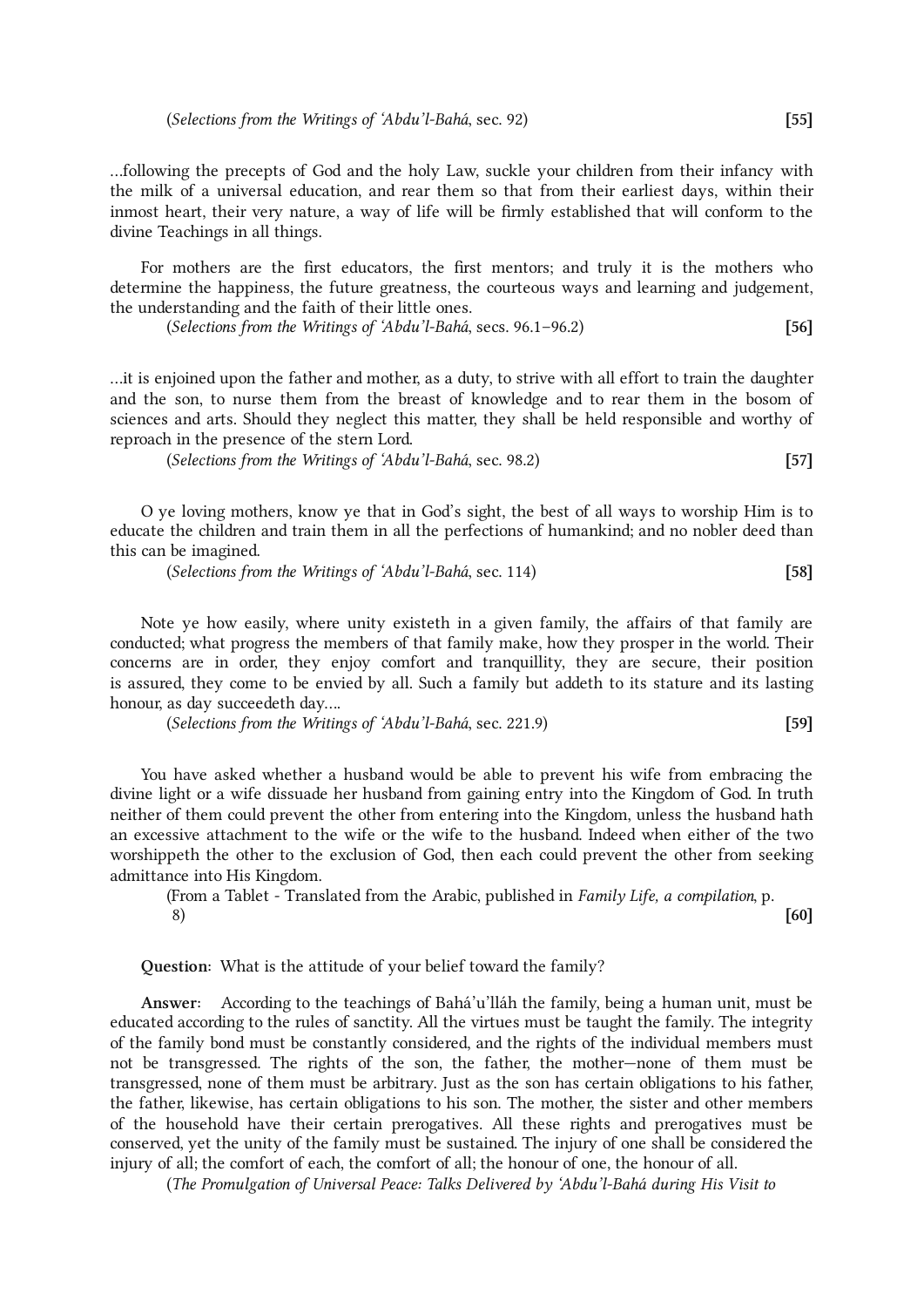# Extracts from Letters Written on Behalf of Shoghi Effendi to Individual Believers Unless Otherwise Cited

When such difference of opinion and belief occurs between husband and wife it is very unfortunate for undoubtedly it detracts from that spiritual bond which is the stronghold of the family bond, especially in times of difficulty. The way, however, that it could be remedied is not by acting in such wise as to alienate the other party. One of the objects of the Cause is actually to bring about a closer bond in the homes. In all such cases, therefore, the Master used to advise obedience to the wishes of the other party and prayer. Pray that your husband may gradually see the light and at the same time so act as to draw him nearer rather than prejudice him. Once that harmony is secured then you will be able to serve unhampered.

 $(15 \text{ July } 1928)$  [62]

Shoghi Effendi trusts that as a result of his cable and this letter your wife will be able to devote a little more time to her family, but he also hopes that you will be able to assist her in obtaining the time and opportunity to serve a Cause that is so dear and near to her heart and in which her services are much appreciated.

 $(19 \text{ June } 1931)$  [63]

The Guardian, in his remarks ... about parents' and children's, wives' and husbands' relations in America, meant that there is a tendency in that country for children to be too independent of the wishes of their parents and lacking in the respect due to them. Also wives, in some cases, have a tendency to exert an unjust degree of domination over their husbands, which, of course, is not right, any more than that the husband should unjustly dominate his wife.

(22 July 1943) [64]

It is one of the essential teachings of the Faith that unity should be maintained in the home. Of course this does not mean that any member of the family has a right to influence the faith of any other member; and if this is realized by all the members, then it seems certain that unity would be feasible.

 $(6 \text{ July } 1952)$  [65]

The Guardian fully appreciates your desire to go forth as a pioneer at this time, and to help establish the Faith in the virgin areas, but you should not go against the wishes of your husband, and force him to give up everything in order that you might serve the Faith in this manner. We must bear in mind the wishes and the rights of those who are closely connected in our lives.

If your husband wishes you to remain where you are, certainly there is a vast field for teaching there.

(31 July 1953) [66]

Wherever there is a Bahá'í family, those concerned should by all means do all they can to preserve it, because divorce is strongly condemned in the Teachings, whereas harmony, unity and love are held up as the highest ideals in human relationships. This must always apply to the Bahá'ís, whether they are serving in the pioneering field or not.

(9 November 1956 to the National Spiritual Assembly of Central America) [67]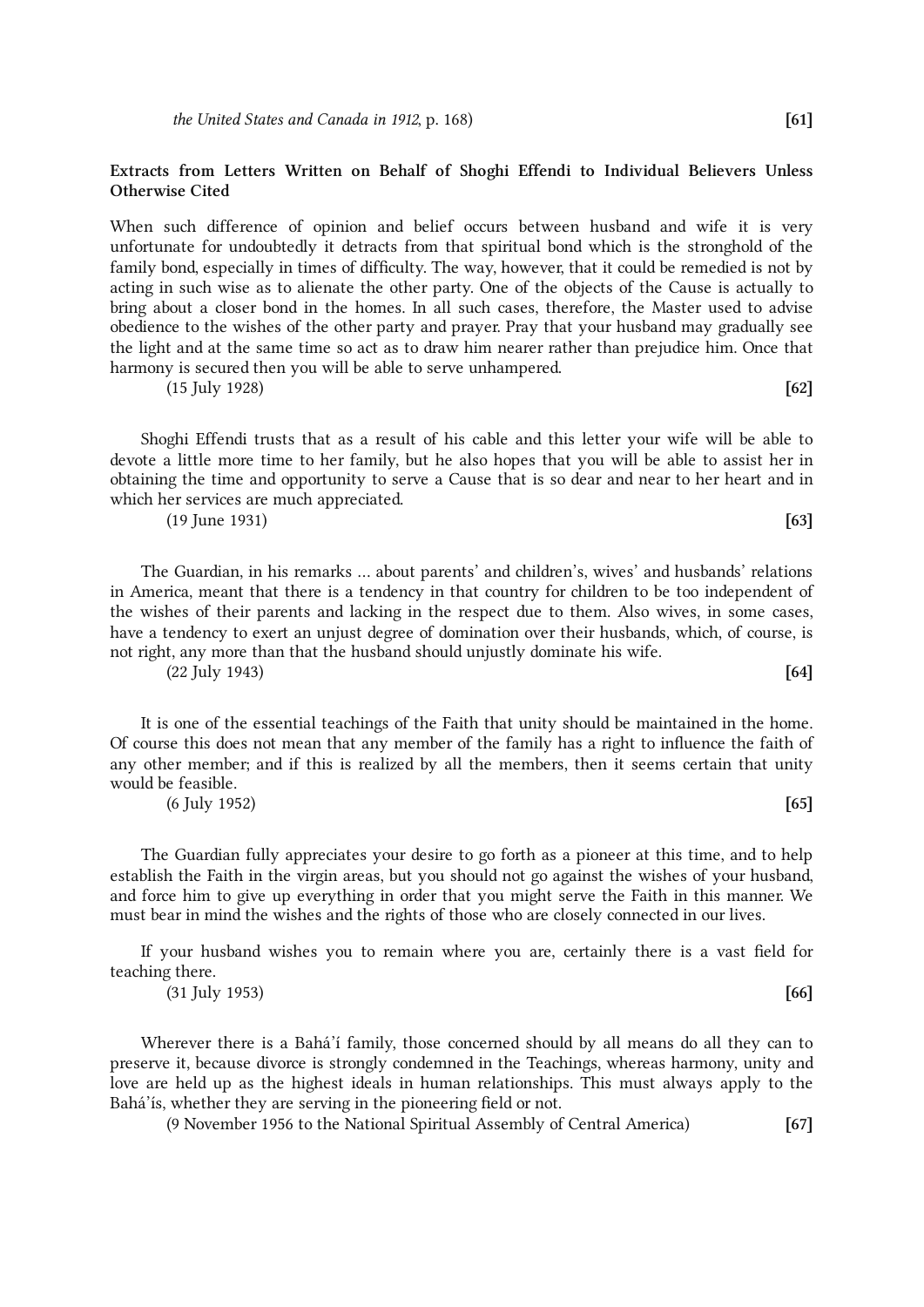# Extracts from Letters Written on Behalf of the Universal House of Justice to Individual Believers Unless Otherwise Cited

That the first teacher of the child is the mother should not be startling, for the primary orientation of the infant is to its mother. This provision of nature in no way minimizes the role of the father in the Bahá'í family. Again, equality of status does not mean identity of function.  $(23 \text{ June } 1974)$  [68]

In considering the problems that you and your wife are experiencing, the House of Justice points out that the unity of your family should take priority over any other consideration. Bahá'u'lláh came to bring unity to the world, and a fundamental unity is that of the family. Therefore, we must believe that the Faith is intended to strengthen the family, not weaken it. For example, service to the Cause should not produce neglect of the family. It is important for you to arrange your time so that your family life is harmonious and your household receives the attention it requires.

Bahá'u'lláh also stressed the importance of consultation. We should not think this worthwhile method of seeking solutions is confined to the administrative institutions of the Cause. Family consultation employing full and frank discussion, and animated by awareness of the need for moderation and balance, can be the panacea for domestic conflict. Wives should not attempt to dominate their husbands, nor husbands their wives.

(1 August 1978) [69]

Noting that you and your husband have consulted about your family problems with your Spiritual Assembly but did not receive any advice, and also discussed your situation with a family counsellor without success, the House of Justice feels it most essential for your husband and you to understand that marriage can be a source of well-being, conveying a sense of security and spiritual happiness. However, it is not something that just happens. For marriage to become a haven of contentment it requires the cooperation of the marriage partners themselves, and the assistance of their families.

(24 June 1979) [70]

The members of a family all have duties and responsibilities towards one another and to the family as a whole, and these duties and responsibilities vary from member to member because of their natural relationships. The parents have the inescapable duty to educate their children—but not vice versa; the children have the duty to obey their parents—the parents do not obey the children; the mother—not the father—bears the children, nurses them in babyhood, and is thus their first educator; hence daughters have a prior right to education over sons and, as the Guardian's secretary has written on his behalf, "The task of bringing up a Bahá'í child, as emphasized time and again in Bahá'í Writings, is the chief responsibility of the mother, whose unique privilege is indeed to create in her home such conditions as would be most conducive to both his material and spiritual welfare and advancement. The training which a child first receives through his mother constitutes the strongest foundation for his future development..." A corollary of this responsibility of the mother is her right to be supported by her husband—a husband has no explicit right to be supported by his wife....

In any group, however loving the consultation, there are nevertheless points on which, from time to time, agreement cannot be reached. In a Spiritual Assembly this dilemma is resolved by a majority vote. There can, however, be no majority where only two parties are involved, as in the case of a husband and wife. There are, therefore, times when a wife should defer to her husband, and times when a husband should defer to his wife, but neither should ever unjustly dominate the other. In short, the relationship between husband and wife should be as held forth in the prayer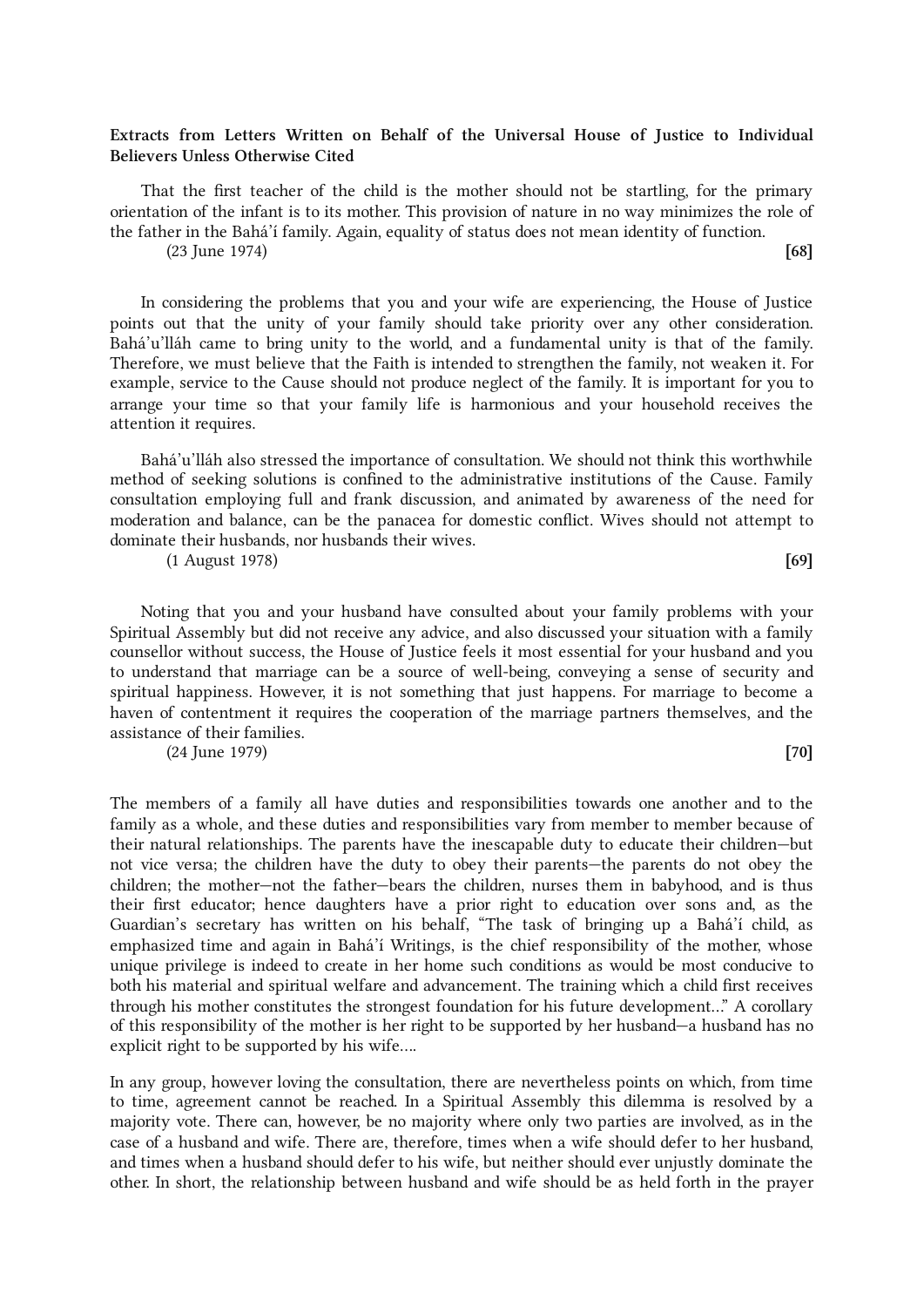revealed by 'Abdu'l-Bahá which is often read at Bahá'í weddings: "Verily, they are married in obedience to Thy command. Cause them to become the signs of harmony and unity until the end of time."

These are all relationships within the family, but there is a much wider sphere of relationships between men and women than in the home, and this too we should consider in the context of Bahá'í society, not in that of past or present social norms. For example, although the mother is the first educator of the child, and the most important formative influence in his development, the father also has the responsibility of educating his children, and this responsibility is so weighty that Bahá'u'lláh has stated that a father who fails to exercise it forfeits his rights of fatherhood. Similarly, although the primary responsibility for supporting the family financially is placed upon the husband, this does not by any means imply that the place of woman is confined to the home.

(28 December 1980 to the National Spiritual Assembly of New Zealand) [71]

You have asked, however, for specific rules of conduct to govern the relationships of husbands and wives. This the House of Justice does not wish to do, and it feels that there is already adequate guidance included in the compilation on this subject. For example the principle that the rights of each and all in the family unit must be upheld, and the advice that loving consultation should be the keynote, that all matters should be settled in harmony and love, and that there are times when the husband and the wife should defer to the wishes of the other. Exactly under what circumstances such deference should take place, is a matter for each couple to determine.  $(16 \text{ May } 1982)$  [72]

<span id="page-17-0"></span>You ask about the admonition that everyone must work, and want to know if this means that you, a wife and mother, must work for a livelihood as your husband does. We are requested to enclose for your perusal an excerpt, "The twelfth Glad-Tidings", from Bahá'u'lláh's "Tablet of Bi<u>sh</u>árát".<sup>[3](#page-30-2)</sup> You will see that the directive is for the friends to be engaged in an occupation which will be of benefit to mankind. Homemaking is a highly honourable and responsible work of fundamental importance for mankind.

(16 June 1982) [73]

With regard to your question whether mothers should work outside the home, it is helpful to consider the matter from the perspective of the concept of a Bahá'í family. This concept is based on the principle that the man has primary responsibility for the financial support of the family, and the woman is the chief and primary educator of the children. This by no means implies that these functions are inflexibly fixed and cannot be changed and adjusted to suit particular family situations, nor does it mean that the place of the woman is confined to the home. Rather, while primary responsibility is assigned, it is anticipated that fathers would play a significant role in the education of the children and women could also be breadwinners. As you rightly indicated, 'Abdu'l-Bahá encouraged women to "participate fully and equally in the affairs of the world".

In relation to your specific queries, the decision concerning the amount of time a mother may spend in working outside the home depends on circumstances existing within the home, which may vary from time to time. Family consultation will help to provide the answers.... (9 August 1984) [74]

The great importance attached to the mother's role derives from the fact that she is the first educator of the child. Her attitude, her prayers, even what she eats and her physical condition have a great influence on the child when it is still in the womb. When the child is born, it is she who has been endowed by God with the milk which is the first food designed for it, and it is intended that, if possible, she should be with the baby to train and nurture it in its earliest days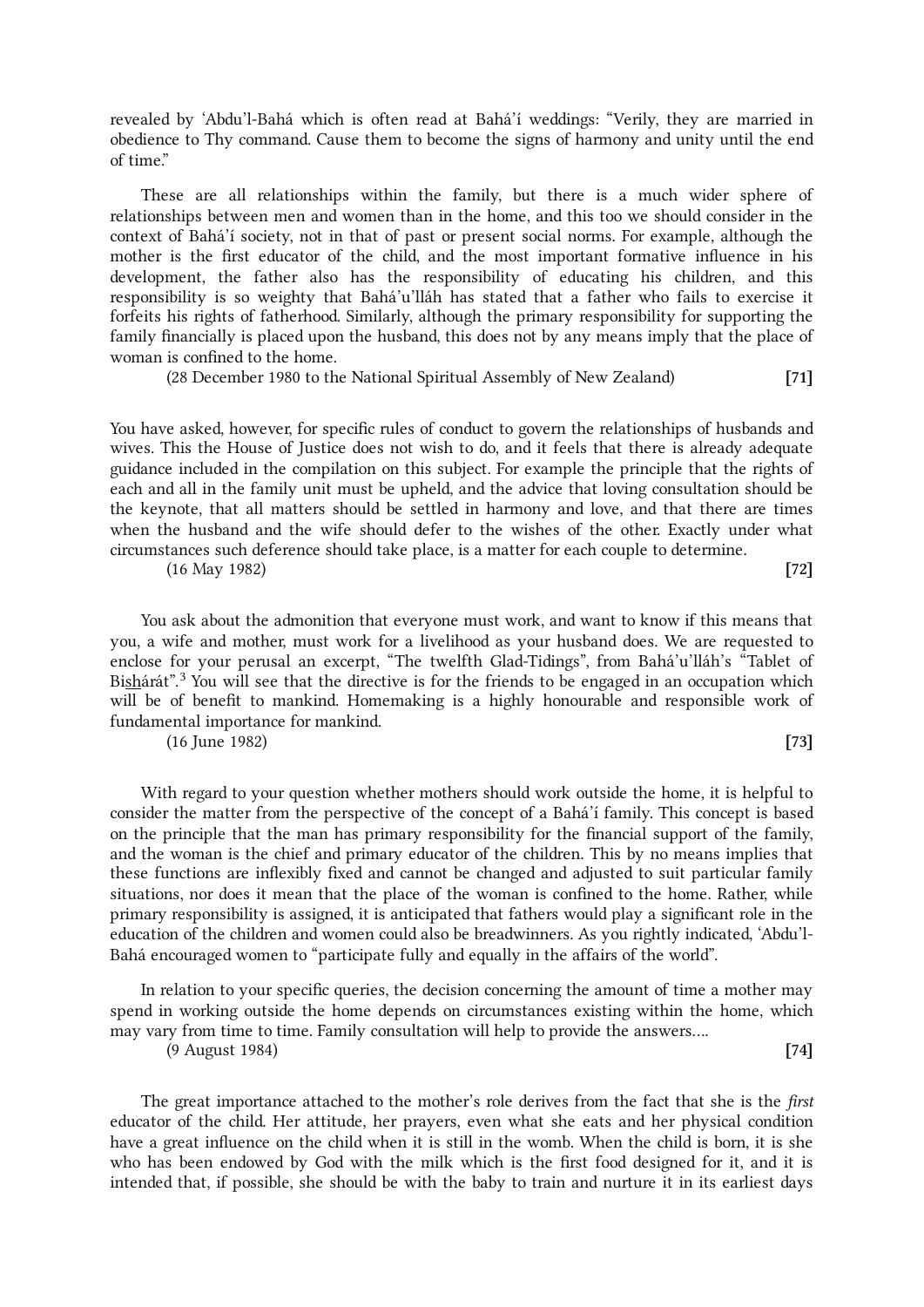and months. This does not mean that the father does not also love, pray for, and care for his baby, but as he has the primary responsibility of providing for the family, his time to be with his child is usually limited, while the mother is usually closely associated with the baby during this intensely formative time when it is growing and developing faster than it ever will again during the whole of its life. As the child grows older and more independent, the relative nature of its relationship with its mother and father modifies and the father can play a greater role.

(23 August 1984 to two believers) [75]

# <span id="page-18-0"></span>IV. Women in the World at Large

### Extract from the Writings of Bahá'u'lláh

It is enjoined upon every one of you to engage in some form of occupation, such as crafts, trades and the like. We have graciously exalted your engagement in such work to the rank of worship unto God, the True One. Ponder ye in your hearts the grace and the blessings of God and render thanks unto Him at eventide and at dawn. Waste not your time in idleness and sloth. Occupy yourselves with that which profiteth yourselves and others. Thus hath it been decreed in this Tablet from whose horizon the day-star of wisdom and utterance shineth resplendent.

The most despised of men in the sight of God are those who sit idly and beg. Hold ye fast unto the cord of material means, placing your whole trust in God, the Provider of all means. When anyone occupieth himself in a craft or trade, such occupation itself is regarded in the estimation of God as an act of worship; and this is naught but a token of His infinite and all-pervasive bounty.

(Tablets of Bahá'u'lláh Revealed after the Kitáb-i-Aqdas (Haifa: Bahá'í World Centre, 1982), p. 26) [76]

### Extracts from the Writings and Utterances of 'Abdu'l-Bahá

The handmaidens of God and the bondsmaids in His divine Court should reveal such attributes and attitudes amongst the women of the world as would cause them to stand out and achieve renown in the circles of women. That is, they should associate with them with supreme chastity and steadfast decency, with unshakeable faith, articulate speech, an eloquent tongue, irrefutable testimony and high resolve. Beseech God that thou mayest attain unto all these bounties.

(From a Tablet - translated from the Persian) [77]

Until the reality of equality between man and woman is fully established and attained, the highest social development of mankind is not possible. Even granted that woman is inferior to man in some degree of capacity or accomplishment, this or any other distinction would continue to be productive of discord and trouble. The only remedy is education, opportunity; for equality means equal qualification....

...And let it be known once more that until woman and man recognize and realize equality, social and political progress here or anywhere will not be possible.

(The Promulgation of Universal Peace: Talks Delivered by 'Abdu'l-Bahá during His Visit to the United States and Canada in 1912, pp.  $76-77$ ) [78]

...the principle of religion has been revealed by Bahá'u'lláh that woman must be given the privilege of equal education with man and full right to his prerogatives. That is to say, there must be no difference in the education of male and female in order that womankind may develop equal capacity and importance with man in the social and economic equation. Then the world will attain unity and harmony. In past ages humanity has been defective and inefficient because it has been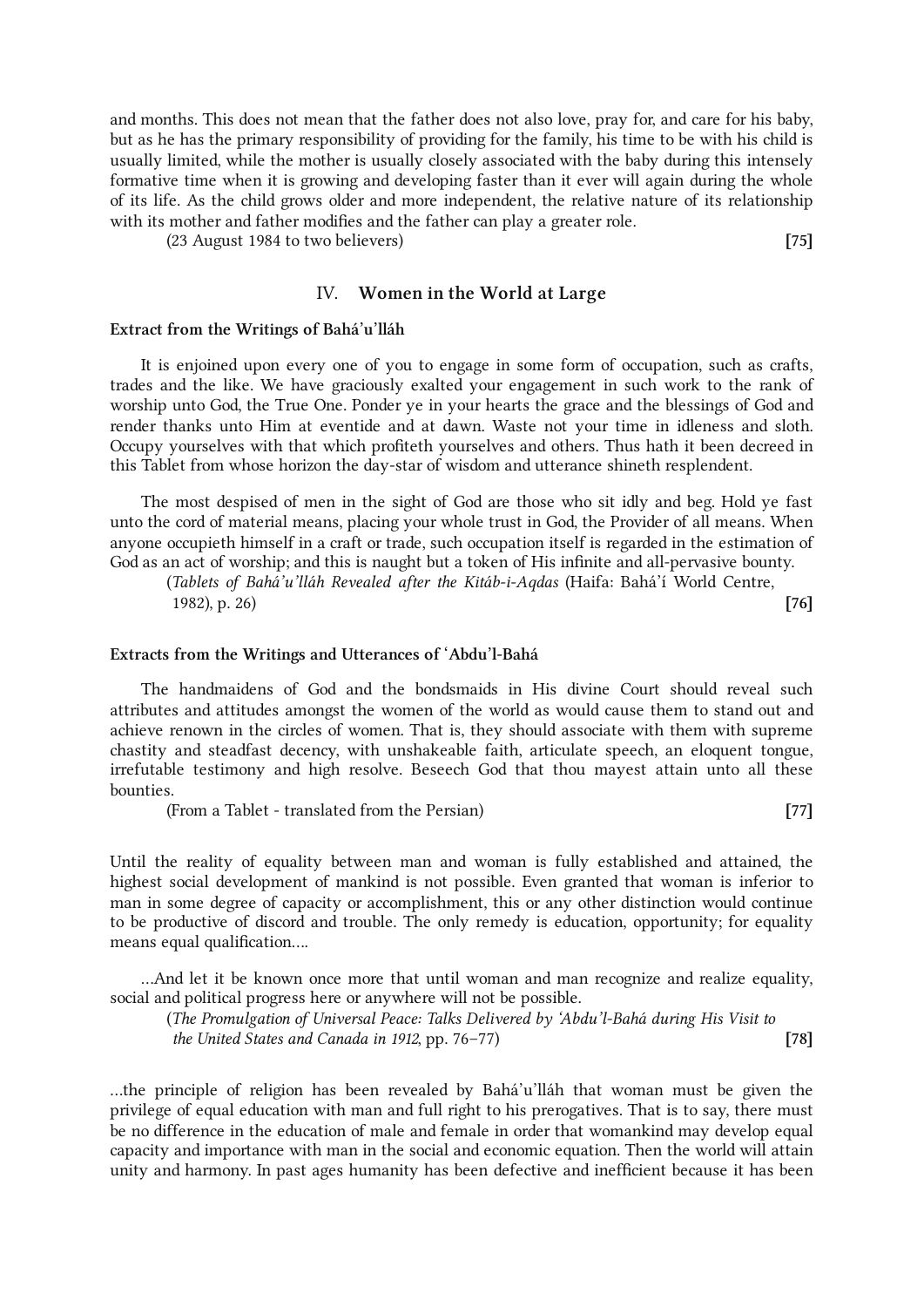incomplete. War and its ravages have blighted the world; the education of woman will be a mighty step toward its abolition and ending, for she will use her whole influence against war. Woman rears the child and educates the youth to maturity. She will refuse to give her sons for sacrifice upon the field of battle. In truth, she will be the greatest factor in establishing universal peace and international arbitration. Assuredly, woman will abolish warfare among mankind.

(The Promulgation of Universal Peace: Talks Delivered by 'Abdu'l-Bahá during His Visit to the United States and Canada in 1912, p. 108) [79]

Again, it is well established in history that where woman has not participated in human affairs the outcomes have never attained a state of completion and perfection. On the other hand, every influential undertaking of the human world wherein woman has been a participant has attained importance. This is historically true and beyond disproof even in religion. Jesus Christ had twelve disciples and among His followers a woman known as Mary Magdalene. Judas Iscariot had become a traitor and hypocrite, and after the crucifixion the remaining eleven disciples were wavering and undecided. It is certain from the evidence of the Gospels that the one who comforted them and reestablished their faith was Mary Magdalene....

The most momentous question of this day is international peace and arbitration, and universal peace is impossible without universal suffrage.

(The Promulgation of Universal Peace: Talks Delivered by 'Abdu'l-Bahá during His Visit to the United States and Canada in 1912, p. 134) [80]

Question: Is it not a fact that universal peace cannot be accomplished until there is political democracy in all the countries of the world?

Answer: It is very evident that in the future there shall be no centralization in the countries of the world, be they constitutional in government, republican or democratic in form. The United States may be held up as the example of future government—that is to say, each province will be independent in itself, but there will be federal union protecting the interests of the various independent states. It may not be a republican or a democratic form. To cast aside centralization which promotes despotism is the exigency of the time. This will be productive of international peace. Another fact of equal importance in bringing about international peace is woman's suffrage. That is to say, when perfect equality shall be established between men and women, peace may be realized for the simple reason that womankind in general will never favour warfare. Women will not be willing to allow those whom they have so tenderly cared for to go to the battlefield. When they shall have a vote, they will oppose any cause of warfare. Another factor which will bring about universal peace is the linking together of the Orient and the Occident.

(The Promulgation of Universal Peace: Talks Delivered by 'Abdu'l-Bahá during His Visit to the United States and Canada in 1912, p. 167) [81]

When all mankind shall receive the same opportunity of education and the equality of men and women be realized, the foundations of war will be utterly destroyed. Without equality this will be impossible because all differences and distinction are conducive to discord and strife. Equality between men and women is conducive to the abolition of warfare for the reason that women will never be willing to sanction it.

(The Promulgation of Universal Peace: Talks Delivered by 'Abdu'l-Bahá during His Visit to the United States and Canada in 1912, p. 175) [82]

Woman must especially devote her energies and abilities toward the industrial and agricultural sciences, seeking to assist mankind in that which is most needful. By this means she will demonstrate capability and ensure recognition of equality in the social and economic equation.

(The Promulgation of Universal Peace: Talks Delivered by 'Abdu'l-Bahá during His Visit to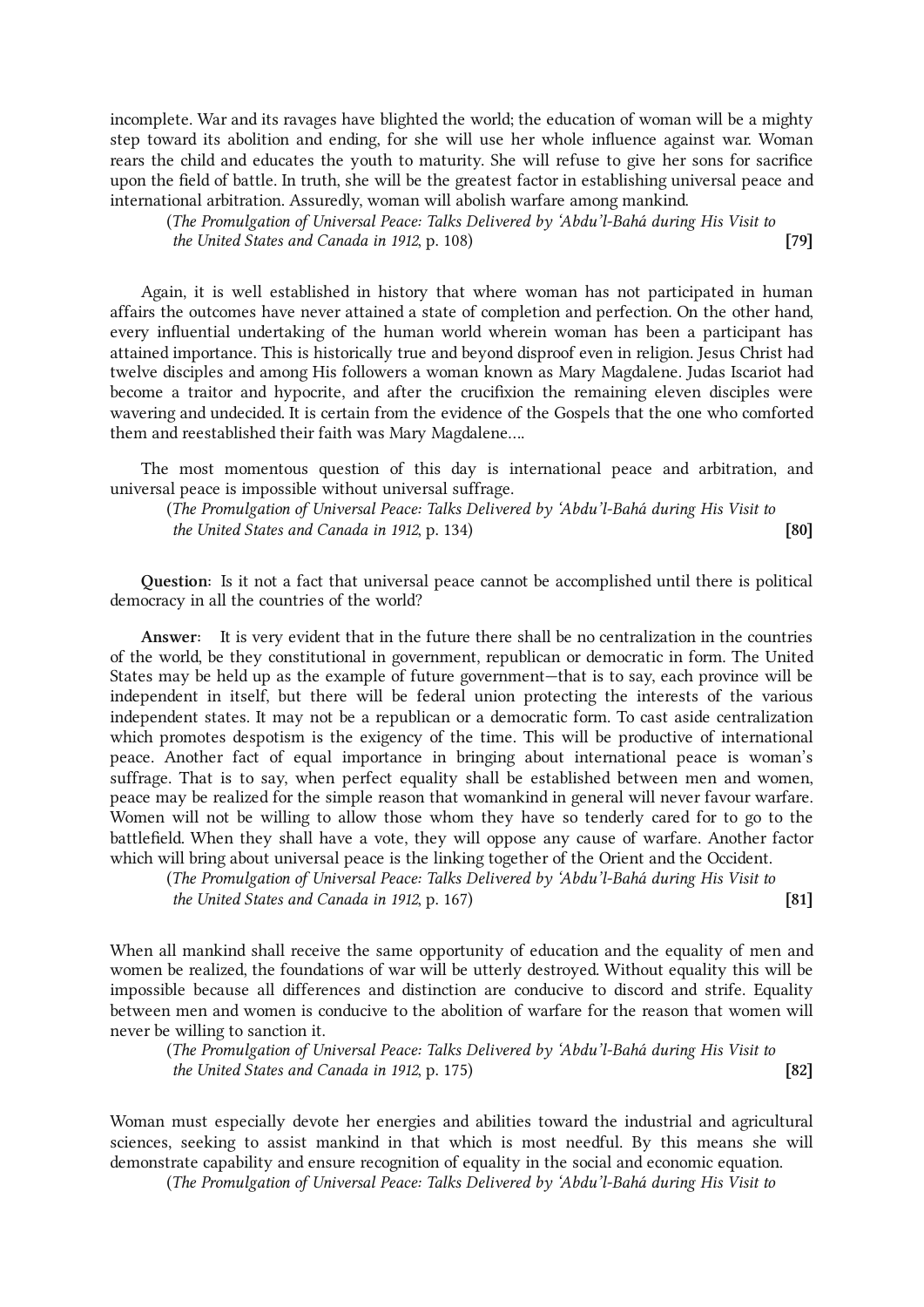the United States and Canada in 1912, p. 283) [83]

Therefore, strive to show in the human world that women are most capable and efficient, that their hearts are more tender and susceptible than the hearts of men, that they are more philanthropic and responsive toward the needy and suffering, that they are inflexibly opposed to war and are lovers of peace. Strive that the ideal of international peace may become realized through the efforts of womankind, for man is more inclined to war than woman, and a real evidence of woman's superiority will be her service and efficiency in the establishment of universal peace.

(The Promulgation of Universal Peace: Talks Delivered by 'Abdu'l-Bahá during His Visit to the United States and Canada in 1912, p. 284) [84]

...imbued with the same virtues as man, rising through all the degrees of human attainment, women will become the peers of men, and until this equality is established, true progress and attainment for the human race will not be facilitated.

The evident reasons underlying this are as follows: Woman by nature is opposed to war; she is an advocate of peace. Children are reared and brought up by the mothers who give them the first principles of education and labour assiduously in their behalf. Consider, for instance, a mother who has tenderly reared a son for twenty years to the age of maturity. Surely she will not consent to having that son torn asunder and killed in the field of battle. Therefore, as woman advances toward the degree of man in power and privilege, with the right of vote and control in human government, most assuredly war will cease; for woman is naturally the most devoted and staunch advocate of international peace.

(The Promulgation of Universal Peace: Talks Delivered by 'Abdu'l-Bahá during His Visit to the United States and Canada in 1912, p. 375) [85]

According to the spirit of this age, women must advance and fulfil their mission in all departments of life, becoming equal to men. They must be on the same level as men and enjoy equal rights. This is my earnest prayer and it is one of the fundamental principles of Bahá'u'lláh.

(J.E. Esslemont, Bahá'u'lláh and the New Era, p. 147) [86]

The woman is indeed of the greater importance to the race. She has the greater burden and the greater work. Look at the vegetable and the animal worlds. The palm which carries the fruit is the tree most prized by the date grower. The Arab knows that for a long journey the mare has the longest wind. For her greater strength and fierceness, the lioness is more feared by the hunter than the lion.

...The woman has greater moral courage than the man; she has also special gifts which enable her to govern in moments of danger and crisis.

('Abdu'l-Bahá in London: Addresses and Notes of Conversations (London: Bahá'í Publishing Trust, 1982), pp. 102–103) [87]

#### Extracts from Letters Written on Behalf of Shoghi Effendi

Concerning Bahá'í representation at the All-Asian Women's Conference: this is undoubtedly a most commendable thing to do especially as the Cause has so much concerning the position of women in society. Shoghi Effendi hopes that the National Assembly will do its best to win the admiration of all the assembled delegates for the teachings of the Cause along that line. We should always take such opportunities that present themselves. Maybe we would succeed to render some service to society and alleviate its ills.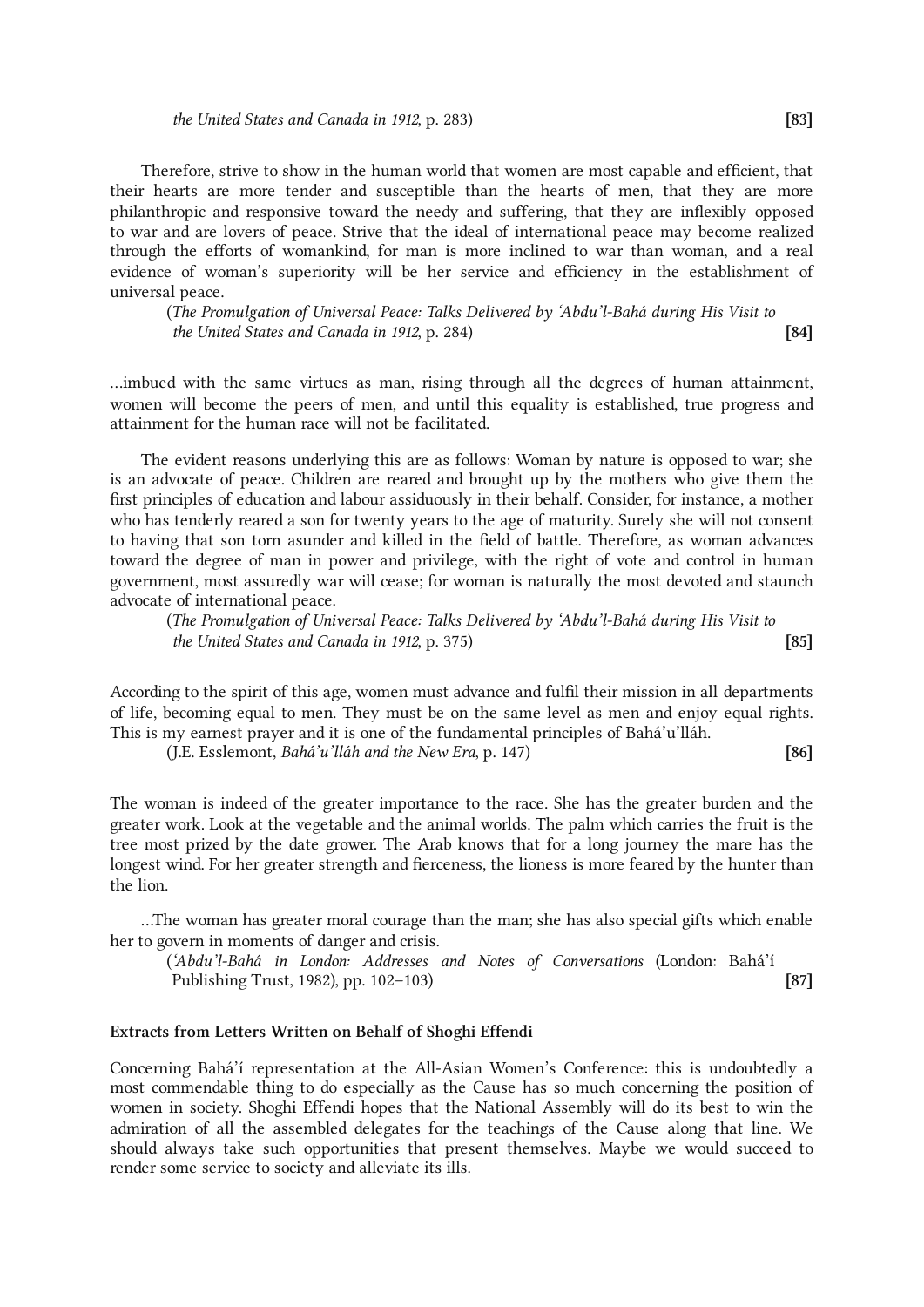#### (10 November 1930 to the National Spiritual Assembly of India and Burma) [88]

What 'Abdu'l-Bahá meant about the women arising for peace is that this a matter which vitally affects women, and when they form a conscious and overwhelming mass of public opinion against war there can be no war. The Bahá'í women are already organized through being members of the Faith and the Administrative Order. No further organization is needed. But they should, through teaching and through the active moral support they give to every movement directed towards peace, seek to exert a strong influence on other women's minds in regard to this essential matter.

(24 March 1945 to an individual believer) [89]

### Extract from a Letter Written by the Universal House of Justice

The emancipation of women, the achievement of full equality between the sexes, is one of the most important, though less acknowledged prerequisites of peace. The denial of such equality perpetrates an injustice against one half of the world's population and promotes in men harmful attitudes and habits that are carried from the family to the workplace, to political life, and ultimately to international relations. There are no grounds, moral, practical, or biological, upon which such denial can be justified. Only as women are welcomed into full partnership in all fields of human endeavour will the moral and psychological climate be created in which international peace can emerge.

(October 1985 to the Peoples of the World) [90]

# Extracts from Letters Written on Behalf of the Universal House of Justice

...there is a much wider sphere of relationships between men and women than in the home, and this too we should consider in the context of Bahá'í society, not in that of past or present social norms. For example, although the mother is the first educator of the child, and the most important formative influence in his development, the father also has the responsibility of educating his children, and this responsibility is so weighty that Bahá'u'lláh has stated that a father who fails to exercise it forfeits his rights of fatherhood. Similarly, although the primary responsibility for supporting the family financially is placed upon the husband, this does not by any means imply that the place of woman is confined to the home. On the contrary, 'Abdu'l-Bahá has stated:

<span id="page-21-0"></span>In the Dispensation of Bahá'u'lláh, women are advancing side by side with men. There is no area or instance where they will lag behind: they have equal rights with men, and will enter, in the future, into all branches of the administration of society. Such will be their elevation that, in every area of endeavour, they will occupy the highest levels in the human world.<sup>[4](#page-30-3)</sup>

and again:

So it will come to pass that when women participate fully and equally in the affairs of the world, when they enter confidently and capably the great arena of laws and politics, war will cease....

(The Promulgation of Universal Peace, p. 135)

In the Tablet of the World, Bahá'u'lláh Himself has envisaged that women as well as men would be breadwinners in stating:

Everyone, whether man or woman, should hand over to a trusted person a portion of what he or she earneth through trade, agriculture or other occupation, for the training and education of children, to be spent for this purpose with the knowledge of the Trustees of the House of Justice.

(Tablets of Bahá'u'lláh Revealed after the Kitáb-i-Aqdas, p. 90)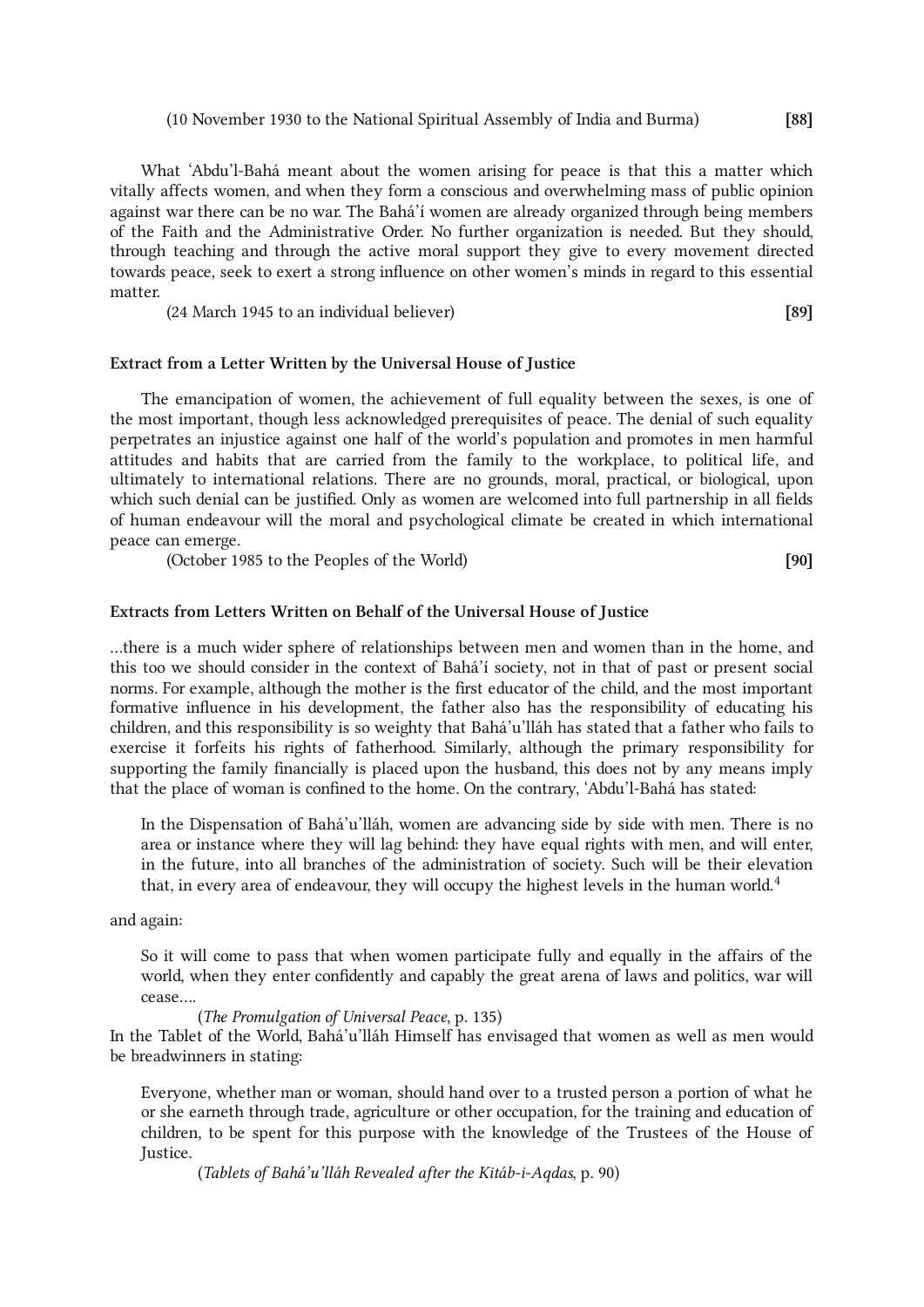#### (28 December 1980 to the National Spiritual Assembly of New Zealand) [91]

The duty of women in being the first educators of mankind is clearly set forth in the Writings. It is for every woman, if and when she becomes a mother, to determine how best she can discharge on the one hand her chief responsibility as a mother and on the other, to the extent possible, to participate in other aspects of the activities of the society of which she forms a part.

(22 April 1981 to an individual believer) [92]

# <span id="page-22-0"></span>V. Fostering the Development of Women

#### Extracts from the Writings of Bahá'u'lláh

In this Day the Blessed Tree of Remembrance speaketh forth in the Kingdom of Utterance saying: Well is it with the servant who hath turned his face towards Him, and embraced His truth, and with the handmaiden who hath hearkened to His Voice and become of the blissful. Verily, she is a champion of the field of true understanding. To this the Tongue of Truth beareth witness from His exalted Station.

O My leaf, blessed art thou for having responded to My call when it was raised in the name of the True One. Thou didst recognize My Revelation when men of renown were immersed in manifest idle fancies. Thou hast verily attained the mercy of thy Lord time and again. Render thanks unto Him and glorify Him with thy Praise. He is, in truth, with His handmaidens and servants who have turned towards Him. The shining glory from the Horizon of My Kingdom be upon thee and upon the one who hath guided thee to My straight path.

(From a Tablet - translated from the Persian and Arabic) [93]

We beseech the True One to adorn His handmaidens with the ornament of chastity, of trustworthiness, of righteousness and of purity. Verily, He is the All-Bestowing, the All-Generous. We make mention of the handmaidens of God at this time and announce unto them the gladtidings of the tokens of the mercy and compassion of God and His consideration for them, glorified be He, and We supplicate Him for all His assistance to perform such deeds as are the cause of the exaltation of His Word. He verily speaketh the truth and enjoineth upon His servants and His handmaidens that which will profit them in every world of His worlds. He, verily, is the All-Forgiving, the All-Merciful.

(From a Tablet - translated from the Persian and Arabic) [94]

# Extracts from the Writings and Utterances of 'Abdu'l-Bahá

The effulgence of the rays of the Sun of Truth is abundant and the favours of the Blessed Beauty surround the women believers and the handmaidens who have attained unto certitude. At every moment a bounteous bestowal is revealed. The handmaidens of the Merciful should seize the opportunities afforded in these days. Each one should strive to draw nigh unto the divine Threshold and seek bounties from the Source of existence. She should attain such a state and be confirmed with such a power as to make, with but the utterance of one word, a lowly person to be held in reverence, initiate him who is deprived into the world of the spirit, impart hope to the despondent, endow the portionless one with a share of the great bestowal, and confer knowledge and insight upon the ignorant and the blind, and alertness and vigilance on the indolent and heedless. This is the attribute of the handmaidens of the Merciful. This is the characteristic of the bondsmaids of God's Threshold.

O ye leaves who have attained certitude! In the countries of Europe and America the maidservants of the Merciful have won the prize of excellence and advancement from the arena of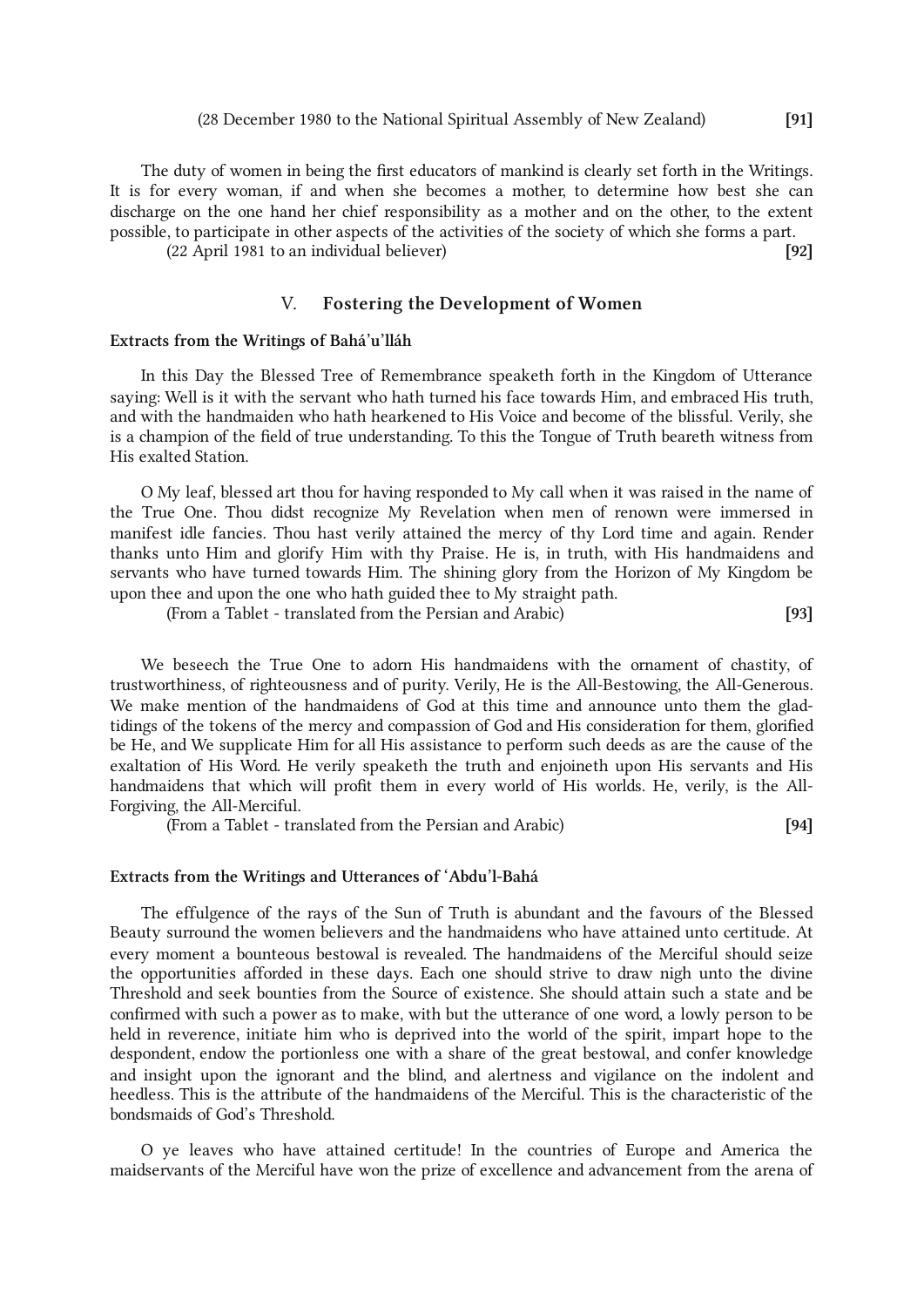men, and in the fields of teaching and spreading the divine fragrances they have shown a brilliant hand. Soon they will soar like the birds of the Concourse on high in the far corners of the world and will guide the people and reveal to them the divine mysteries. Ye, who are the blessed leaves from the East, should burn more brightly, and engage in spreading the sweet savours of the Lord and in reciting the verses of God. Arise, therefore, and exert yourselves to fulfil the exhortations and counsels of the Blessed Beauty, that all hopes may be realized and that the plain of streams and orchards may become the garden of oneness.

| Upon ye, men and women, be the glory of glories. |        |
|--------------------------------------------------|--------|
| (From a Tablet - translated from the Persian)    | $[95]$ |

<span id="page-23-0"></span>In this great Cycle and wondrous Dispensation some women have been raised up who were the emblems of unity and ensigns of oneness, for the revelation of divine bestowals is received by men and women in equal measure. "Verily the most honoured in the sight of God is the most virtuous amongst you"<sup>[5](#page-30-4)</sup> is applicable to both men and women, to servants and handmaidens. All are under the shadow of the Word of God and all derive their strength from the bounties of the Lord. Therefore, do not consider thyself to be insignificant by doubting what a handmaiden living behind the veil can do....

With a firm heart, a steadfast step and an eloquent tongue arise to spread the Word of God and say: "O God, although I am sitting concealed behind the screen of chastity and am restricted by the veil and exigencies of modesty, my cherished hope is to raise the banner of service and to become a maidservant at Thy Holy Threshold; to ride on a charger and penetrate the army of the ignorant, defeat the mighty regiments and subvert the foundations of error and violation. Thou art the Helper of the weak, Thou art the Sustainer of the poor, Thou art the Succourer of the handmaidens. Verily, Thou art the Almighty and All-Powerful."

(From a Tablet - translated from the Persian) [96]

Confirmations from the kingdom of God will assuredly be received, enabling some radiant leaves to appear resplendent in the assemblage of this world with clear proofs and convincing reasons, which will adorn the cause of womanhood. They will prove that in this cycle women are equal to men, nay, in certain respects they will excel. Ponder ye: in this wonderful Cause numerous were the men who scaled the heights of knowledge; they had a brilliant utterance, a convincing proof, an eloquent tongue and magnificent speech, but the blessed leaf, Jináb-i-Ṭáhirih, because she was a woman, emerged with immense splendour and dumbfounded all the people. If she were a man, this would not have been so at all. Therefore, ye should know that the greatness of the Cause hath penetrated the nerves and veins of the world in such wise that if one of the leaves is attracted and gains mastery in demonstrating reasons and proofs and in uttering convincing evidences, she will shine resplendently. O radiant leaves, I swear by the Beauty of the Desired One and the Mystery of Existence that if ye work actively in this realm, the outpourings of the Blessed Beauty will reflect as the sun in the mirrors of the hearts. Your progress will astonish all.

The attracted leaves should not, when associating with each other, talk merely about the temperature of the weather, the coldness of the water, the beauty of the flowers and gardens, the freshness of the grass and the flowing water. They should rather restrict their discussions to glorification and praise and the uttering of proofs and reasons, to quoting verses and traditions and putting forth clear testimonies, so that all the homes of the loved ones will be converted into gathering places for lessons on teaching the Cause.

If ye do so, in a short while the outpourings of the Kingdom will be so manifested that each one of the handmaidens of the Merciful will become a perspicuous book revealing the mysteries of the Lord of Mercy.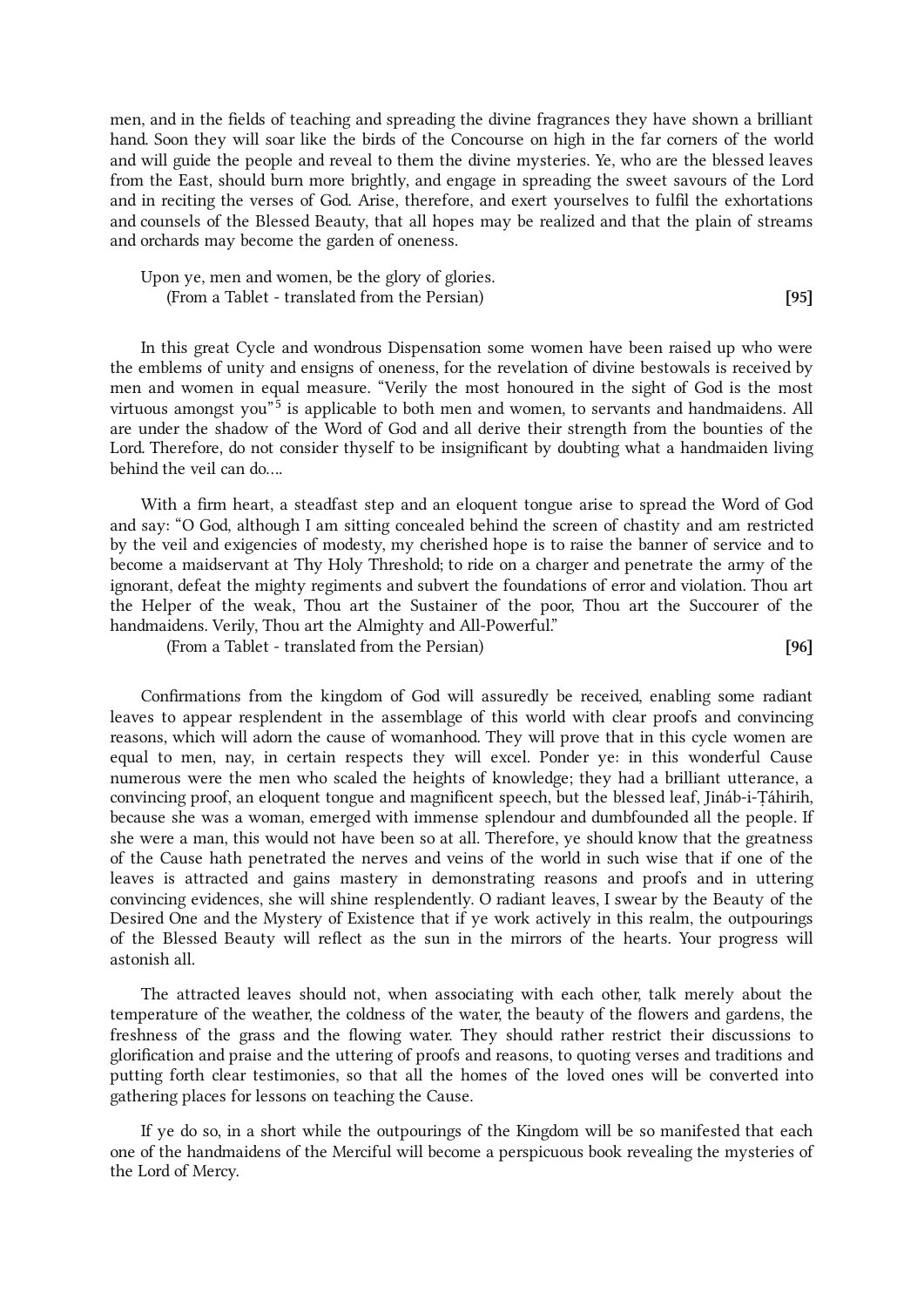### Upon you be the glory of glories. (From a Tablet - translated from the Persian) [97]

In this wondrous Dispensation the favours of the Glorious Lord are vouchsafed unto the handmaidens of the Merciful. Therefore, they should, like unto men, seize the prize and excel in the field, so that it will be proven and made manifest that the penetrative influence of the Word of God in this new Dispensation hath caused women to be equal with men, and that in the arena of tests they will outdo others. Therefore, the true bondsmaids of the Blessed Beauty must be revived by the spirit of detachment, and refreshed by the breezes of attraction. With hearts overflowing with the love of God, with souls gladdened by the heavenly glad-tidings, and with extreme humility and lowliness, let them speak out with eloquent speech, and praise and glorify the Great Lord, for they are the manifestations of His bounty and adorned with the crown of splendour.

(From a Tablet - translated from the Persian) [98]

Blessed, blessed are ye for ye have arranged spiritual meetings and engaged in propounding divine proofs and evidences. Ye are intent on vindicating truth in support of the manifest Light of the Cause, through conclusive arguments and proofs based on the sacred scriptures of the past. This is a very noble aim, and this cherished hope a cause of the illumination of all peoples and nations.

From the beginning of existence until the present day, in any of the past cycles and dispensations, no assemblies for women have ever been established and classes for the purpose of spreading the teachings were never held by them. This is one of the characteristics of this glorious Dispensation and this great century. Ye should, most certainly, strive to perfect this assemblage and increase your knowledge of the realities of heavenly mysteries, so that, God willing, in a short time, women will become the same as men; they will take a leading position amongst the learned, will each have a fluent tongue and eloquent speech, and shine like unto lamps of guidance throughout the world. In some respects, women have astonishing capacities; they hasten in their attraction to God, and are intense in their fiery ardour for Him.

In brief, spend your nights and days in the study of the holy Utterances and in acquiring perfections. Occupy yourselves always in discussing these matters. When ye meet each other, convey the glad-tidings and impart hope to one another because of the confirmations and bounties of the Ancient and Ever-Living Lord. Let each set forth proofs and evidences, and talk about the mysteries of the Kingdom, so that the true and divine Spirit may permeate the body of the contingent world and the secrets of all things, whether of the past or of the future, may become openly manifest and resplendent.

<span id="page-24-0"></span>O loved handmaidens of God! Consider not your present merits and capacities, rather fix your gaze on the favours and confirmations of the Blessed Beauty, because His everlasting grace will make of the insignificant plant a blessed tree, will turn the mirage into cool water and wine; will cause the forsaken atom to become the very essence of being, the puny one erudite in the school of knowledge. It enableth a thorny bush to give forth blossoms, and the dark earth to produce fragrant and rich hyacinths. It will transmute the stone into a ruby of great price, and fill the sea shells with brilliant pearls. It will assist a fledgling schoolchild to become a learned teacher and enable a frail embryo to reveal the reality of the verse: "Hallowed be the Lord, the Most Excellent of all creators." [6](#page-30-5) Verily, my Lord is powerful over things.

(From a Tablet - translated from the Persian) [99]

In this day the duty of everyone, whether man or woman, is to teach the Cause. In America, the women have outdone the men in this regard and have taken the lead in this field. They strive harder in guiding the peoples of the world, and their endeavours are greater. They are confirmed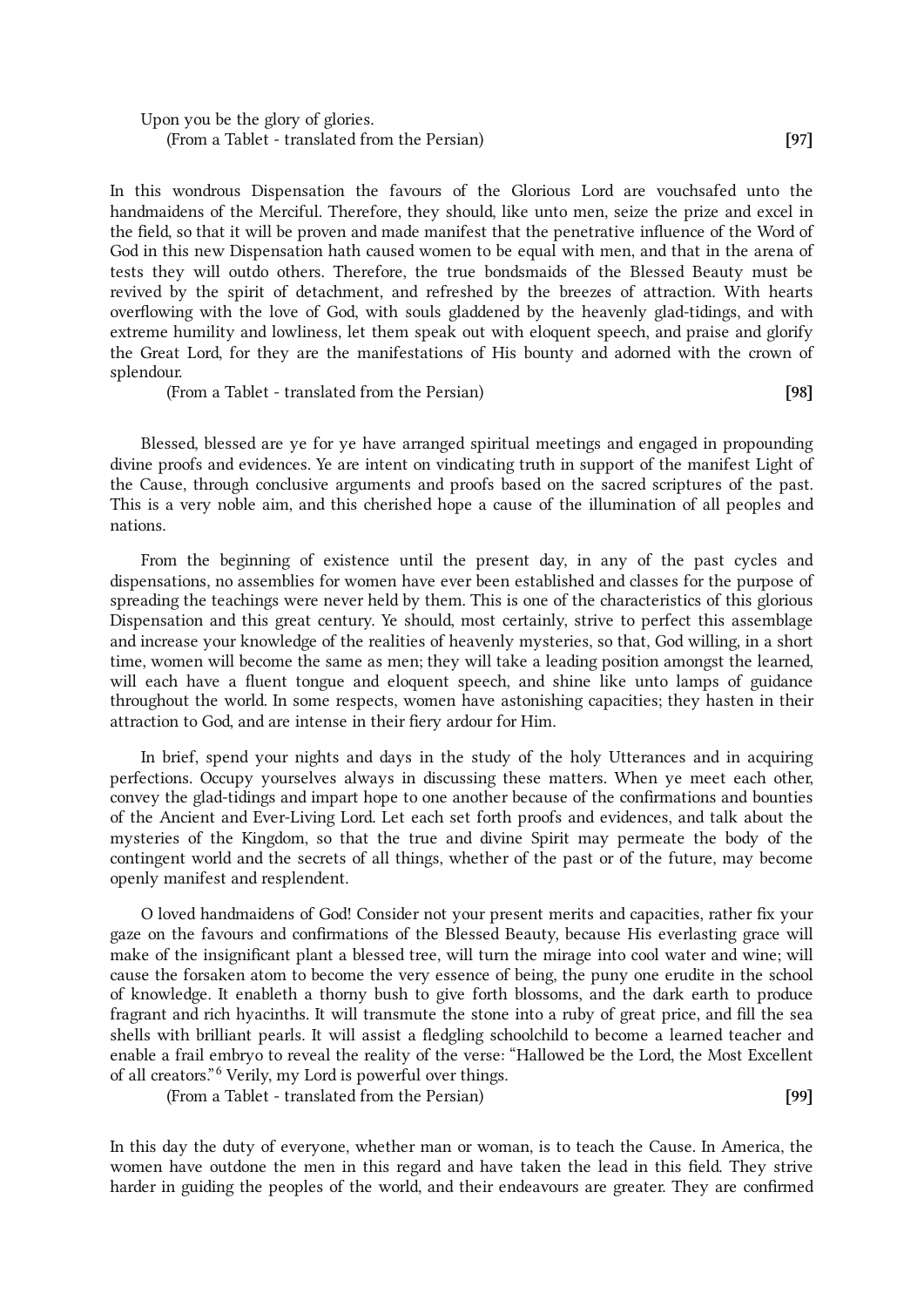by divine bestowals and blessings. It is my hope that in the East the handmaids of the Merciful will also exert such effort, reveal their powers, and manifest their capacities....

(From a Tablet - translated from the Persian) [100]

<span id="page-25-0"></span>Now is the time to speak forth and to deliver speeches, the time to teach and to give testimony. Loosen thy tongue, expound the truths, and establish the validity of the verse: "The All-Merciful hath taught the Qur'án."<sup>[7](#page-30-6)</sup> The Holy Spirit speaketh through the innermost essence of the human tongue, God's Spirit which desireth communion with the human soul unfoldeth the truths, the Faithful Spirit writeth down and the Spirit of the Ancient of Days confirmeth.

I swear by that Peerless Beauty, Who is in the Unseen Kingdom, that when the leaves loose their tongues in praise and glorification of the All-Loving Lord, and in teaching the Cause of the Kind Lord, the concourse of the Kingdom and the inmates of the Unseen Realms will give ear, and cry out with exclamations of extreme joy and jubilation.

Glory be upon thee and upon every handmaiden who is steadfast in the Covenant. (From a Tablet - translated from the Persian) [101]

O handmaid of God!... To the mothers must be given the divine Teachings and effective counsel, and they must be encouraged and made eager to train their children,for the mother is the first educator of the child. It is she who must, at the very beginning, suckle the new-born at the breast of God's Faith and God's Law, that divine love may enter into him even with his mother's milk, and be with him till his final breath.

So long as the mother faileth to train her children, and start them on a proper way of life, the training which they receive later on will not take its full effect. It is incumbent upon the Spiritual Assemblies to provide the mothers with a well-planned programme for the education of children, showing how, from infancy, the child must be watched over and taught. These instructions must be given to every mother to serve her as a guide, so that each will train and nurture her children in accordance with the Teachings.

(Selections from the Writings of 'Abdu'l-Bahá, secs. 113.1–113.2) [102]

...we must not make distinctions between individual members of the human family. We must not consider any soul as barren or deprived. Our duty lies in educating souls so that the Sun of the bestowals of God shall become resplendent in them, and this is possible through the power of the oneness of humanity. The more love is expressed among mankind and the stronger the power of unity, the greater will be this reflection and revelation, for the greatest bestowal of God is love. Love is the source of all the bestowals of God. Until love takes possession of the heart, no other divine bounty can be revealed in it.

(The Promulgation of Universal Peace: Talks Delivered by 'Abdu'l-Bahá during His Visit to the United States and Canada in 1912, p.  $15$ ) [103]

In brief, the assumption of superiority by man will continue to be depressing to the ambition of woman, as if her attainment to equality was creationally impossible; woman's aspiration toward advancement will be checked by it, and she will gradually become hopeless. On the contrary, we must declare that her capacity is equal, even greater than man's. This will inspire her with hope and ambition, and her susceptibilities for advancement will continually increase. She must not be told and taught that she is weaker and inferior in capacity and qualification. If a pupil is told that his intelligence is less than his fellow pupils, it is a very great drawback and handicap to his progress. He must be encouraged to advance by the statement, "You are most capable, and if you endeavour, you will attain the highest degree."

(The Promulgation of Universal Peace: Talks Delivered by 'Abdu'l-Bahá during His Visit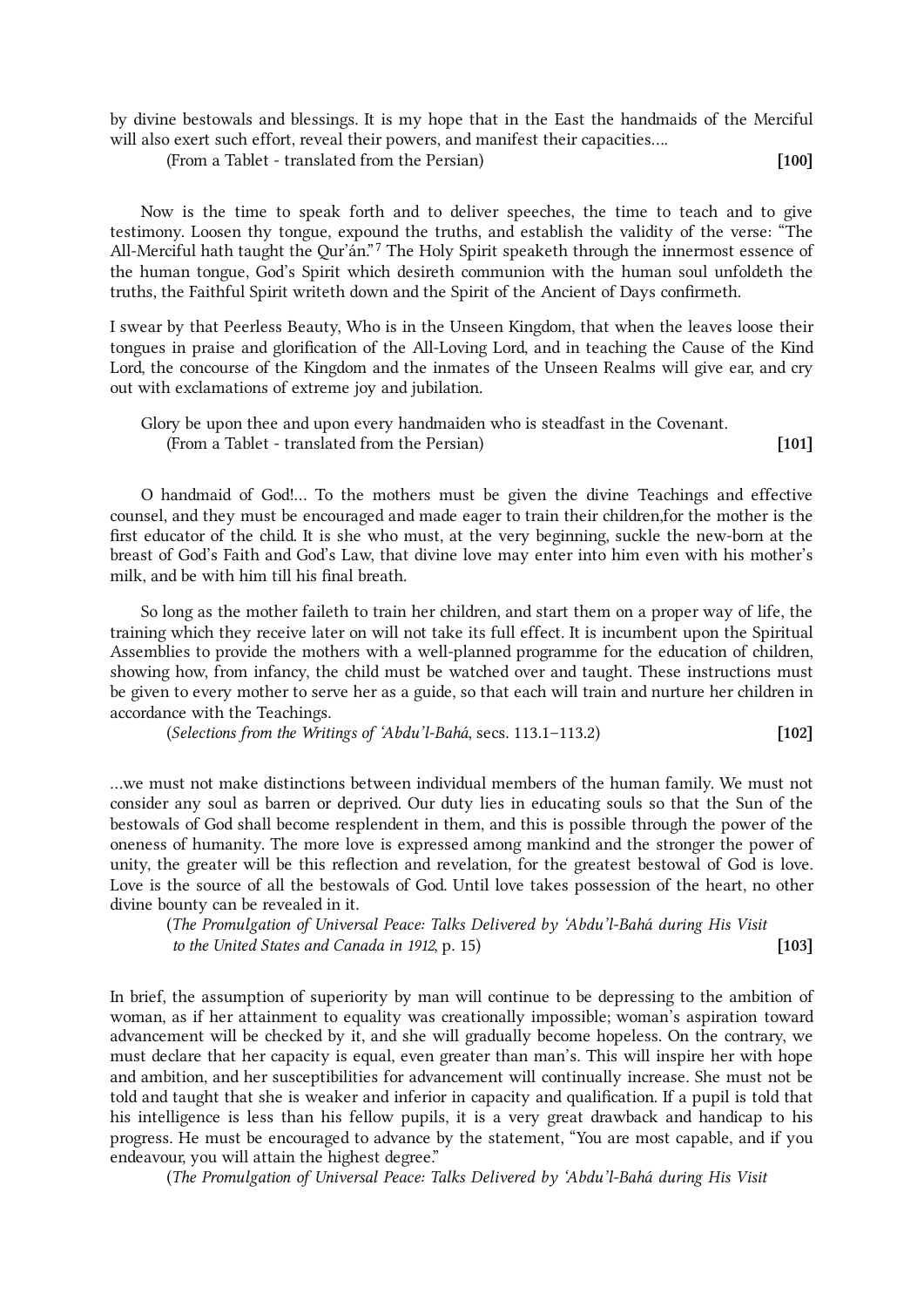The purpose, in brief, is this: that if woman be fully educated and granted her rights, she will attain the capacity for wonderful accomplishments and prove herself the equal of man. She is the coadjutor of man, his complement and helpmeet.

(The Promulgation of Universal Peace: Talks Delivered by 'Abdu'l-Bahá during His Visit to the United States and Canada in  $1912$ , p. 136) [105]

The realities of things have been revealed in this radiant century, and that which is true must come to the surface. Among these realities is the principle of the equality of man and woman equal rights and prerogatives in all things appertaining to humanity. Bahá'u'lláh declared this reality over fifty years ago. But while this principle of equality is true, it is likewise true that woman must prove her capacity and aptitude, must show forth the evidences of equality. She must become proficient in the arts and sciences and prove by her accomplishments that her abilities and powers have merely been latent. Demonstrations of force, such as are now taking place in England, are neither becoming nor effective in the cause of womanhood and equality. Woman must especially devote her energies and abilities toward the industrial and agricultural sciences, seeking to assist mankind in that which is most needful. By this means she will demonstrate capability and ensure recognition of equality in the social and economic equation. Undoubtedly God will confirm her in her efforts and endeavours, for in this century of radiance Bahá'u'lláh has proclaimed the reality of the oneness of the world of humanity and announced that all nations, peoples and races are one.

(The Promulgation of Universal Peace: Talks Delivered by 'Abdu'l-Bahá during His Visit to the United States and Canada in  $1912$ , pp.  $283-184$ ) [106]

Equality of the sexes will be established in proportion to the increased opportunities afforded woman in this age, for man and woman are equally the recipients of powers and endowments from God, the Creator. God has not ordained distinction between them in His consummate purpose.

(The Promulgation of Universal Peace: Talks Delivered by 'Abdu'l-Bahá during His Visit to the United States and Canada in  $1912$ , p. 300) [107]

Woman must endeavour then to attain greater perfection, to be man's equal in every respect, to make progress in all in which she has been backward, so that man will be compelled to acknowledge her equality of capacity and attainment.

In Europe women have made greater progress than in the East, but there is still much to be done! When students have arrived at the end of their school term an examination takes place, and the result thereof determines the knowledge and capacity of each student. So will it be with woman; her actions will show her power, there will no longer be any need to proclaim it by words.

It is my hope that women of the East, as well as their Western sisters, will progress rapidly until humanity shall reach perfection.

God's Bounty is for all and gives power for all progress. When men own the equality of women there will be no need for them to struggle for their rights! One of the principles then of Bahá'u'lláh is the equality of sex.

Women must make the greatest effort to acquire spiritual power and to increase in the virtue of wisdom and holiness until their enlightenment and striving succeeds in bringing about the unity of mankind. They must work with a burning enthusiasm to spread the Teaching of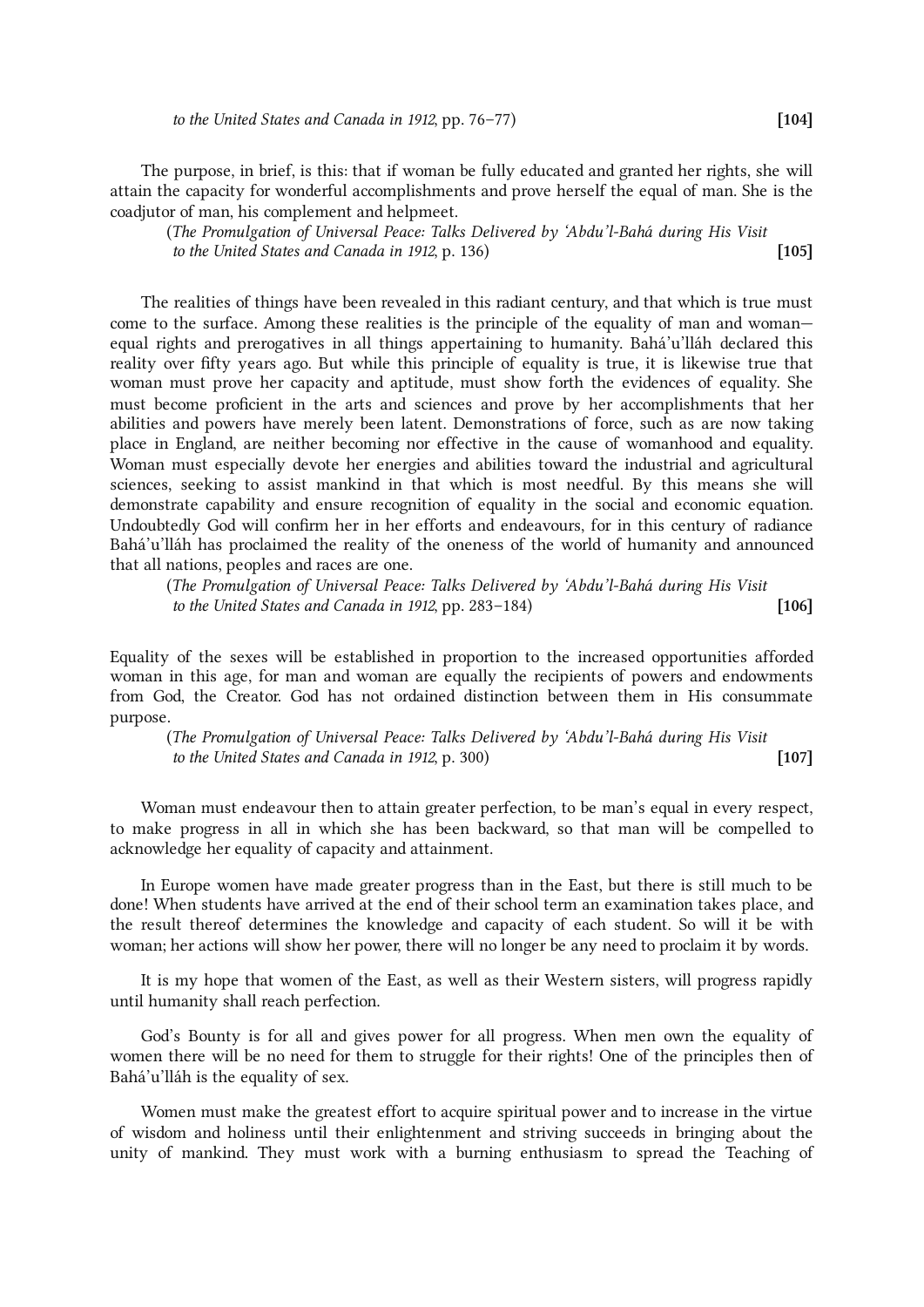Bahá'u'lláh among the peoples, so that the radiant light of the Divine Bounty may envelop the souls of all the nations of the world!

(Paris Talks: Addresses given by 'Abdu'l-Bahá in Paris in 1911-1912, pp. 162–163) [108]

### Extracts from Letters Written by Shoghi Effendi

Regarding the position of the Bahá'í women in India and Burma, and their future collaboration with the men in the administrative work of the Cause, I feel that the time is now ripe that those women who have already conformed to the prevailing custom in India and Burma by discarding the veil should not only be given the right to vote for the election of their local and national representatives, but should themselves be eligible to the membership of all Bahá'í Assemblies throughout India and Burma, be they local or national.

This definite and most important step, however, should be taken with the greatest care and caution, prudence and thoughtfulness. Due regard must be paid to their actual capacity and present attainments, and only those who are best qualified for membership, be they men or women, and irrespective of social standing, should be elected to the extremely responsible position of a member of the Bahá'í Assembly.

This momentous decision, I trust, will prove to be a great incentive to the women Bahá'ís throughout India and Burma who, I hope, will now bestir themselves and endeavour to the best of their ability to acquire a better and more profound knowledge of the Cause, to take a more active and systematic part in the general affairs of the Movement, and prove themselves in every way enlightened, responsible and efficient co-workers to their fellow-men in their common task for the advancement of the Cause throughout their country.

May they fully realize their high responsibilities in this day, may they do all in their power to justify the high hopes we cherish for their future, and may they prove themselves in every respect worthy of the noble mission which the Bahá'í world is now entrusting to their charge.

(27 December 1923 to the National Spiritual Assembly of India and Burma) [109]

Full rights have been accorded to Bahá'í women residing in the cradle of the Faith to participate in the membership of both national and local Bahá'í Spiritual Assemblies, removing thereby the last remaining obstacle to the enjoyment of complete equality of rights in the conduct of the administrative affairs of the Persian Bahá'í Community.

(April 1954, published in Messages to the Bahá'í World 1950-1957 (Wilmette: Bahá'í Publishing Trust, 1971), p. 65) [110]

That the members of this community, of either sex and of every age, of whatever race or background, however limited in experience, capacity and knowledge, may arise as one man, and seize with both hands the God-given opportunities now presented to them through the dispensations of an all-loving, ever-watchful, ever-sustaining Providence, and lend thereby a tremendous impetus to the propelling forces mysteriously guiding the operations of this newlylaunched, unspeakably potent, world-encompassing Crusade, is one of the dearest wishes which a loving and longing heart holds for them at this great turning point in the fortunes of the Faith of Bahá'u'lláh in the American continent.

(20 June 1954 to the National Spiritual Assembly of the United States, published in Citadel of Faith: Messages to America 1947-1957 (Wilmette: Bahá'í Publishing Trust, 1980), p. 132) [111]

Extracts from Letters and a Telex Written by the Universal House of Justice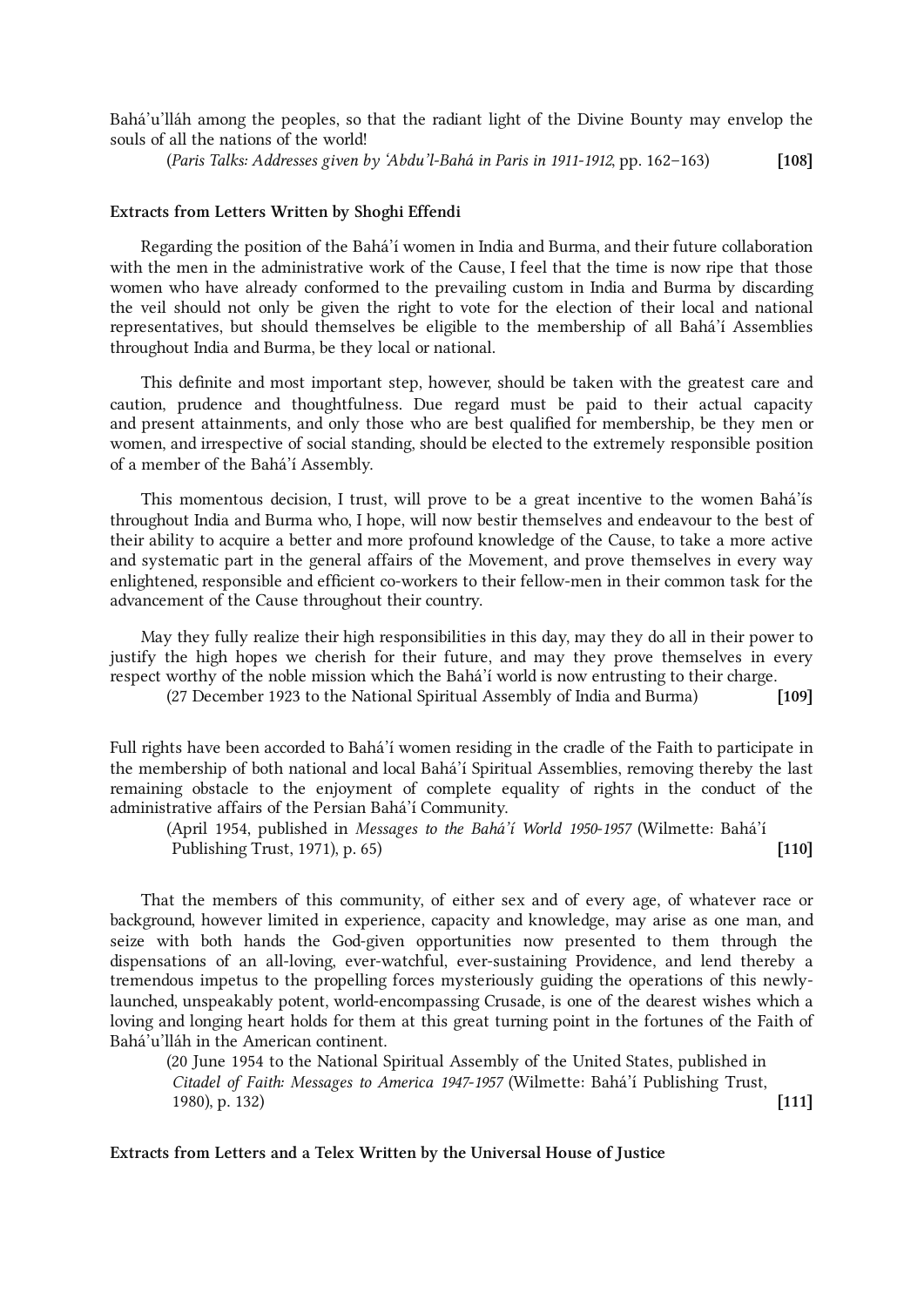Concerning the point you raised in your letter ... that the women's liberation movement in ... is assuming extreme positions which are having some influence on impressionable Bahá'í young women, we feel it would be helpful if your Assembly were to stress the unique position that women occupy by being members of the Bahá'í Faith particularly through participation in the administration of its affairs on both a local and national scale.

(9 April 1971 to the National Spiritual Assembly of the United States) [112]

'Abdu'l-Bahá has pointed out that "Among the miracles which distinguish this sacred dispensation is this, that women have evinced a greater boldness than men when enlisted in the ranks of the Faith." Shoghi Effendi has further stated that this "boldness" must, in the course of time, "be more convincingly demonstrated, and win for the beloved Cause victories more stirring than any it has as yet achieved." Although obviously the entire Bahá'í world is committed to encouraging and stimulating the vital role of women in the Bahá'í community as well as in society at large, the Five Year Plan calls specifically on eighty National Spiritual Assemblies to organize Bahá'í activities for women. In the course of the current year which has been designated "International Women's Year" as a world-wide activity of the United Nations, the Bahá'ís, particularly in these eighty national communities, should initiate and implement programmes which will stimulate and promote the full and equal participation of women in all aspects of Bahá'í community life, so that through their accomplishments the friends will demonstrate the distinction of the Cause of God in this field of human endeavour.

(25 May 1975 to all National Spiritual Assemblies) [113]

PARTICULARLY CALL UPON BAHÁ'Í WOMEN, WHOSE CAPACITIES IN MANY LANDS STILL LARGELY UNUSED, AND WHOSE POTENTIAL FOR SERVICE CAUSE SO GREAT, TO ARISE AND DEMONSTRATE IMPORTANCE PART THEY ARE TO PLAY IN ALL FIELDS SERVICE FAITH. (24 March 1977 to all National Spiritual Assemblies) [114]

The youth have long been in the forefront of the teaching work, and now our hearts rejoice to see the women, in so many lands where previously their capacities were largely left unused, devoting their capable services to the life of the Bahá'í community.

(Riḍván 1978 to the International Bahá'í Convention) [115]

At the heart of all activities, the spiritual, intellectual and community life of the believers must be developed and fostered, requiring: the prosecution with increased vigour of the development of Local Spiritual Assemblies so that they may exercise their beneficial influence and guidance on the life of Bahá'í communities; the nurturing of a deeper understanding of Bahá'í family life; the Bahá'í education of children, including the holding of regular Bahá'í classes and, where necessary, the establishment of tutorial schools for the provision of elementary education; the encouragement of Bahá'í youth in study and service; and the encouragement of Bahá'í women to exercise to the full their privileges and responsibilities in the work of the community—may they befittingly bear witness to the memory of the Greatest Holy Leaf, the immortal heroine of the Bahá'í Dispensation, as we approach the fiftieth anniversary of her passing.

(Naw-Rúz 1979 to the Bahá'ís of the World) [116]

The equality of men and women is not, at the present time, universally applied. In those areas where traditional inequality still hampers its progress we must take the lead in practising this Bahá'í principle. Bahá'í women and girls must be encouraged to take part in the social, spiritual and administrative activities of their communities.

(Riḍván 1984 to the Bahá'ís of the World) [117]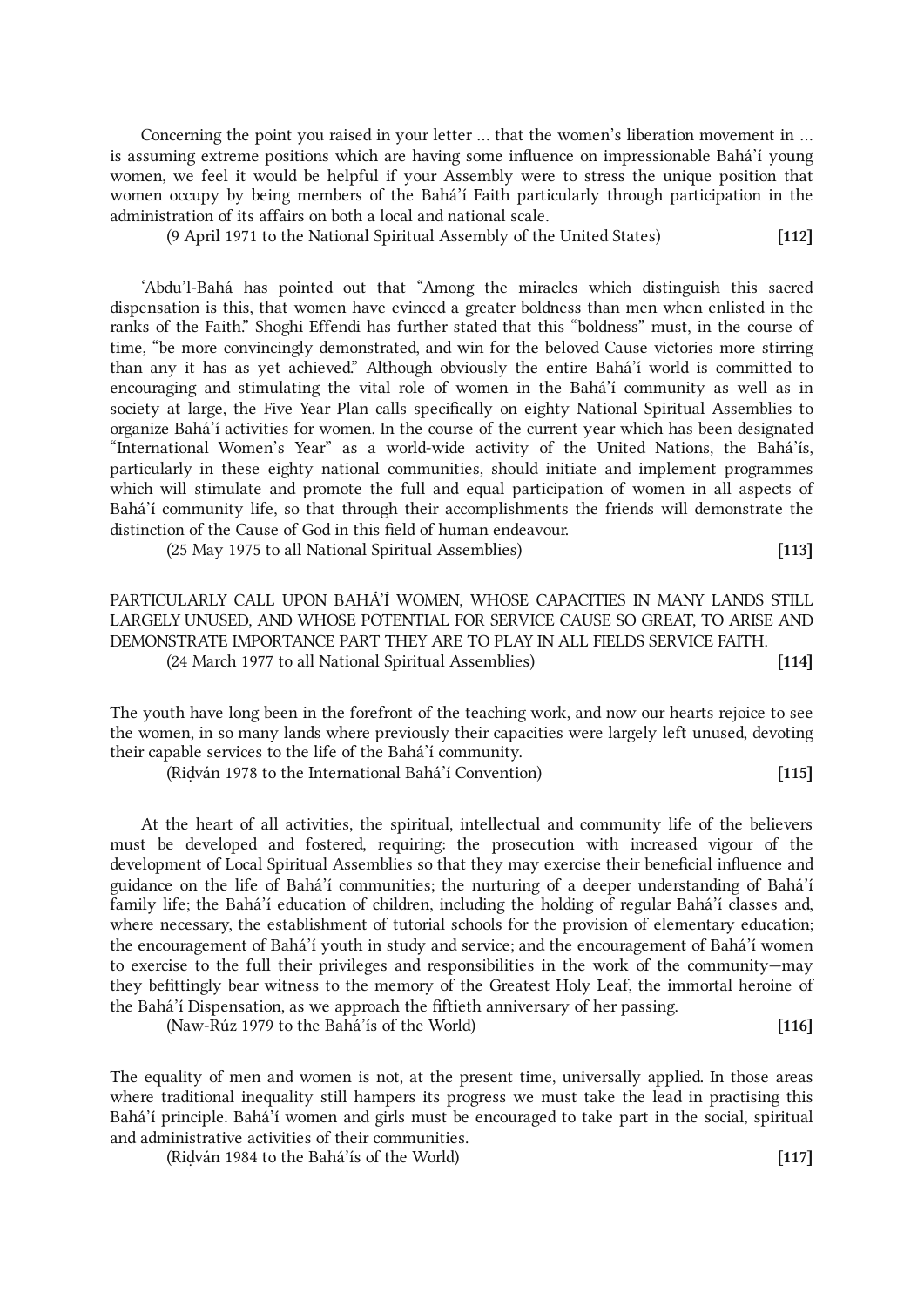Calling upon local and national Bahá'í communities to sponsor a wide range of activities which will engage the attention of people from all walks of life to various topics relevant to peace, such as: the role of women....

(23 January 1985 to all National Spiritual Assemblies) [118]

### Extracts from Letters Written on Behalf of the Universal House of Justice

The House of Justice regards the need to educate and guide women in their primary responsibility as mothers as an excellent opportunity for organizing women's activities. Your efforts should focus on helping them in their function as educators of the rising generation.

(29 February 1984 to the National Spiritual Assembly of the Mariana Islands) [119]

The principle of the equality between women and men, like the other teachings of the Faith, can be effectively and universally established among the friends when it is pursued in conjunction with all the other aspects of Bahá'í life. Change is an evolutionary process requiring patience with one's self and others, loving education and the passage of time as the believers deepen their knowledge of the principles of the Faith, gradually discard long-held traditional attitudes and progressively conform their lives to the unifying teachings of the Cause.

(25 July 1984 to an individual believer) [120]

# <span id="page-29-0"></span>VI. Bibliography

Bahá'u'lláh. The Hidden Words. London: National Spiritual Assembly of the British Isles, 1949.

Bahá'u'lláh. Tablets of Bahá'u'lláh revealed after the Kitáb-i-Aqdas. Haifa: Bahá'í World Centre, 1978.

'Abdu'l-Bahá. Selections from the Writings of 'Abdu'l-Bahá. Haifa: Bahá'í World Centre, 1978.

'Abdu'l-Bahá. The Promulgation of Universal Peace: Talks Delivered by 'Abdu'l-Bahá during His Visit to the United States and Canada in 1912. Wilmette: Bahá'í Publishing Trust, 1982.

'Abdu'l-Bahá. Paris Talks: Addresses given by 'Abdu'l-Bahá in Paris in 1911-1912. London: Bahá'í Publishing Trust, 1961.

'Abdu'l-Bahá. 'Abdu'l-Bahá in London: Addresses, and Notes of Conversations London: Bahá'í Publishing Trust, 1982.

Shoghi Effendi. Messages to the Bahá'í World, 1950-1957. Wilmette: Bahá'í Publishing Trust, 1971.

Shoghi Effendi. Citadel of Faith. Wilmette: Bahá'í Publishing Trust,1980.

Bahá'í Education, a compilation. Haifa: Bahá'í World Centre, 1976.

Family Life. London: Bahá'í Publishing Trust, 1982.

'Abdu'l-Bahá on Divine Philosophy. Compiled by Isobel F. Chamberlain. Boston: The Tudor Press, 1917.

Esslemont, John Ebenezer. Bahá'u'lláh and the New Era. Wilmette: Bahá'í Publishing Trust, 1976.